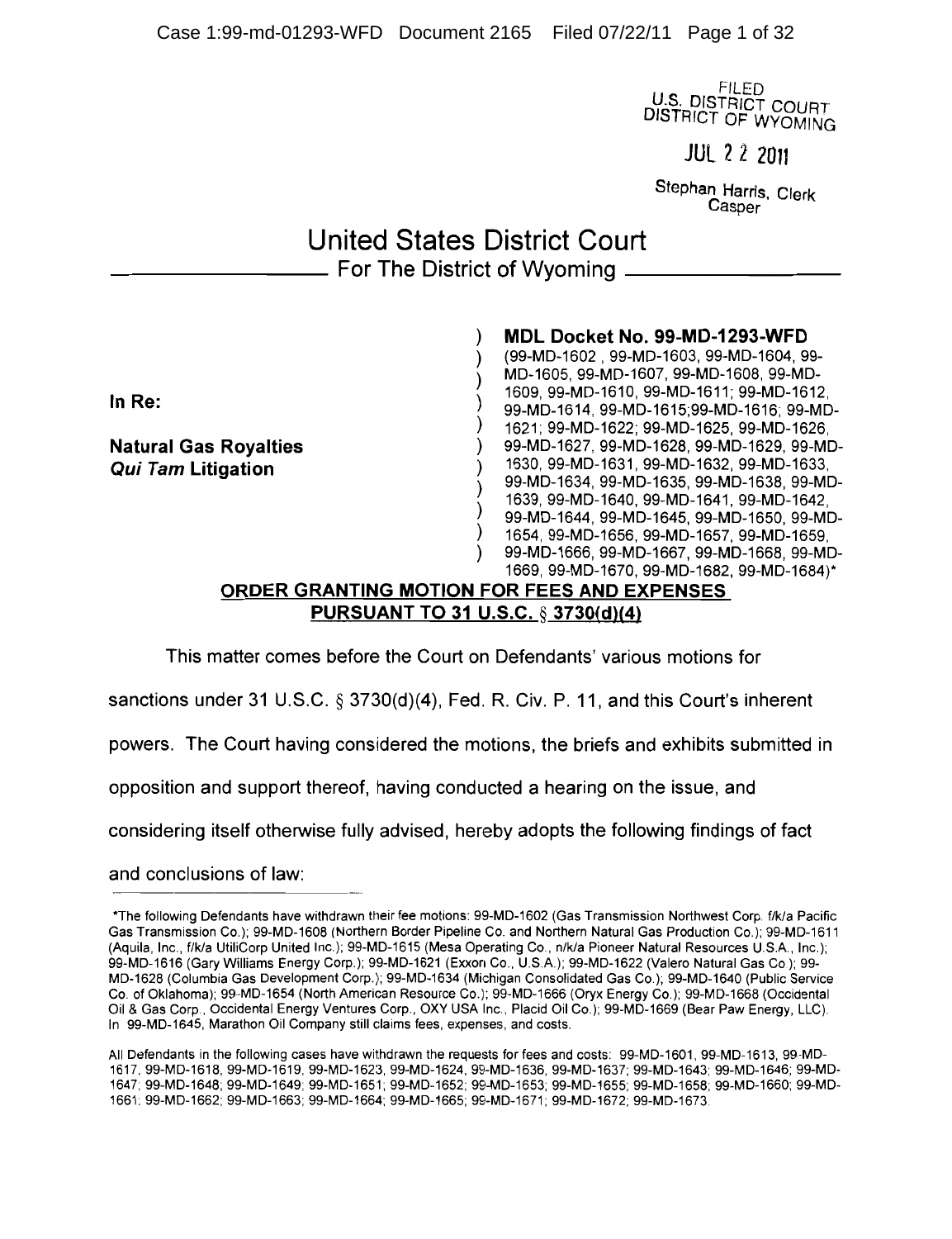### **I. FINDINGS OF FACT**

### **Grynberg I**

1. In April of 1995, Relator Jack J. Grynberg filed a *qui tam* action in the United States District Court for the District of Columbia. In his initial complaint and subsequent amendments, Relator alleged that over 60 companies in the natural gas industry had defrauded the federal government by underpaying royalties on gas purchased from federally owned or Indian lands using at least one of ten mismeasurement techniques. See United States ex rel. Grynberg v. Alaska Pipeline Co., No 95-725, 1997 WL 33763820 (D.D.C. March 27, 1997) (Grynberg I). In addition to the named defendants, Grynberg reserved the right to add "other entities which have purchased natural gas produced from Royalty Properties and underreported the heating content and volume of gas so purchased by the means of one or more of the practices" identified in his complaint. See Grynberg I Second Amended Complaint at 180.

2. On March 27, 1997, United States District Judge Thomas F. Hogan dismissed Grynberg I. Judge Hogan ruled that Grynberg had: (1) improperly joined all of the defendants in a single lawsuit and (2) failed to plead fraud with particularity as required by Fed. R. Civ. P.  $9(b)$ . As to Rule  $9(b)$ , the court held:

Plaintiff's complaint does not approach the specificity required by Rule 9(b). Plaintiff has taken a shotgun approach to this litigation, firing out more than ten accusations at seventy defendants, hoping that some accusations stick on some defendants. He has never specified which allegations he expects will hit which defendants; his most definite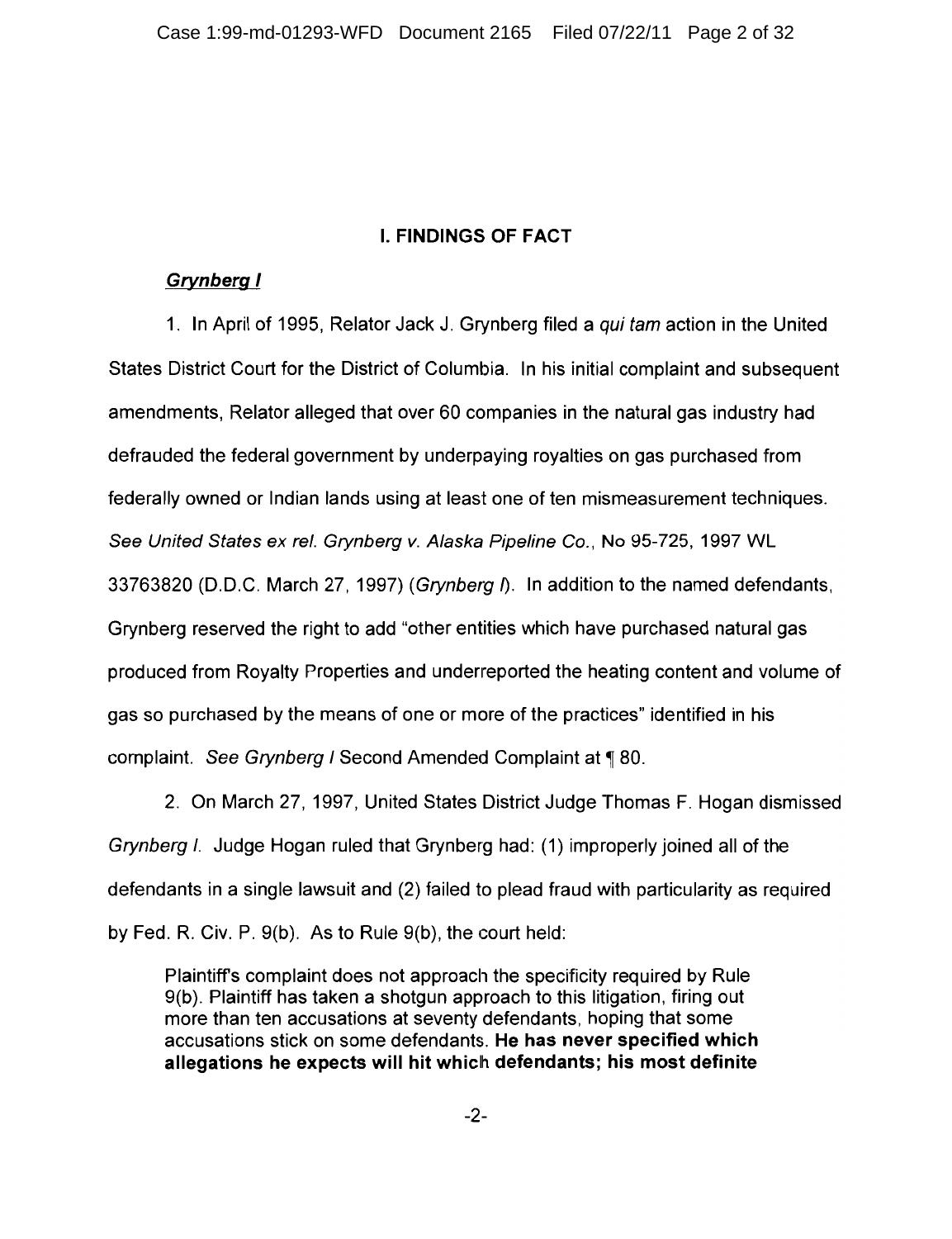statement is that 'each Defendant engaged in at least one of the Practices'...but he never identifies which defendants engaged in which practices. Furthermore, [P]laintiff does not identify the time or place where each defendant engaged in these practices. Instead, he 'pinpoints' time and place for each defendant at some unnamed federal or Indian land where gas is measured and at some unnamed time during the statute of limitations period.

This is not a sufficient pleading, but instead, an attempt to shift his investigatory burden onto defendants.

 $***$ 

Grynberg I, 1997 WL 33763820, at \*4 (emphasis added).

### **Grynberg II - The Present Litigation/1997 Qui Tam Complaints**

3. Rather than accept the Court's dismissal in Grynberg I as a necessary

consequence of his failure to obtain or possess any evidence or information to support his massive, industry-wide claims, Grynberg instead elected to broaden his allegations. Rather than limit his complaint to the sixty-plus defendants named in Grynberg I, he filed at least seventy-three lawsuits against more than three hundred defendants and moved to have the cases consolidated for pre-trial purposes before this Court.

4. Judge Hogan's Order in Grynberg I left two obstacles which Grynberg would have to overcome. First, he would need to identify which Defendants engaged in each of the types of misconduct Grynberg had theorized could occur (rather than simply pleading that each Defendant engaged "in at least one" of the alleged practices as he did in Grynberg I). Second, to file an industry-wide complaint, Grynberg would need to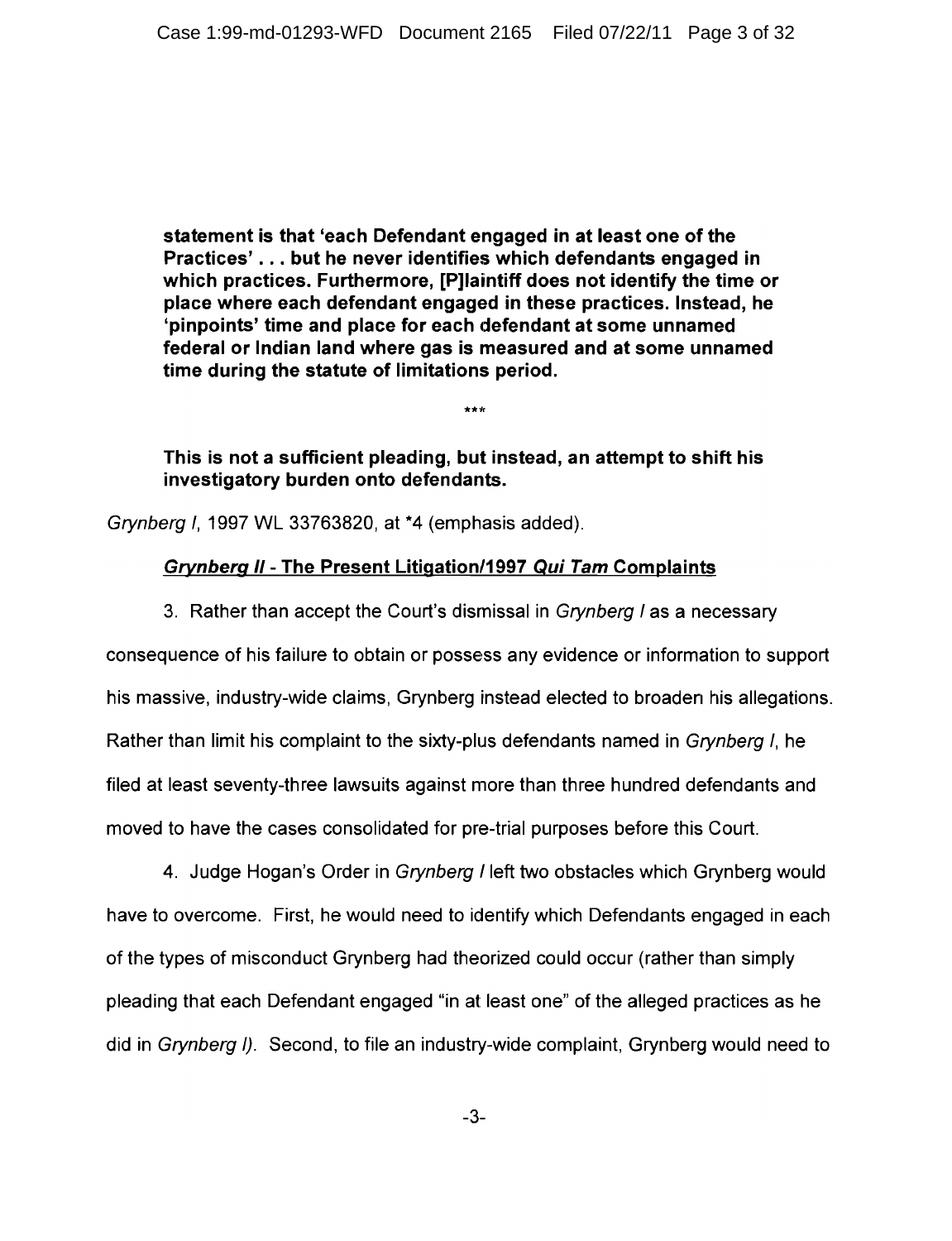identify the "time" and "place" of the alleged misconduct of each of the hundreds of companies he decided to sue.

5. To overcome these hurdles in the cases now before this Court, Grynberg alleged that he did in fact know which mismeasurement practices each Defendant performed. He alleged that every Defendant fraudulently engaged in, or fraudulently caused others to file false reports regarding all of the alleged mismeasurement practices.<sup>1</sup> As the Special Master correctly observed, "Relator's allegation in each of the 1997 Qui Tam Complaints that each named defendant employed each of the listed mismeasurement techniques [was] designed to overcome the lack of particularity found by Judge Hogan." Report and Recommendations of Special Master, Doc. 1573, at 5, n.3. Grynberg made these allegations, knowing that he lacked the factual basis necessary to support such specific allegations.

### Order on Defendants' Motions to Dismiss Under Fed. R. Civ. P. 9(b)

6. This Court noted the significant differences between the Grynberg I

Complaint and the 1997 qui tam complaints in its Order denying Defendant's Rule 9(b)

<sup>&</sup>lt;sup>1</sup> Both the number of Defendants and the number of alleged mismeasurement techniques grew considerably in the time between the dismissal of Grynberg I and the initiation of the present litigation. As noted above, the targets of Grynberg's claims had expanded from roughly 60 defendants in Grynberg I to more than 300 in the cases before this Court. Additionally, the ten mismeasurement techniques Grynberg alleged in Grynberg I had now grown to more than twenty. Before this Court, Grynberg specifically alleged that each of the more than three hundred Defendants engaged in each of twenty specified mismeasurement techniques.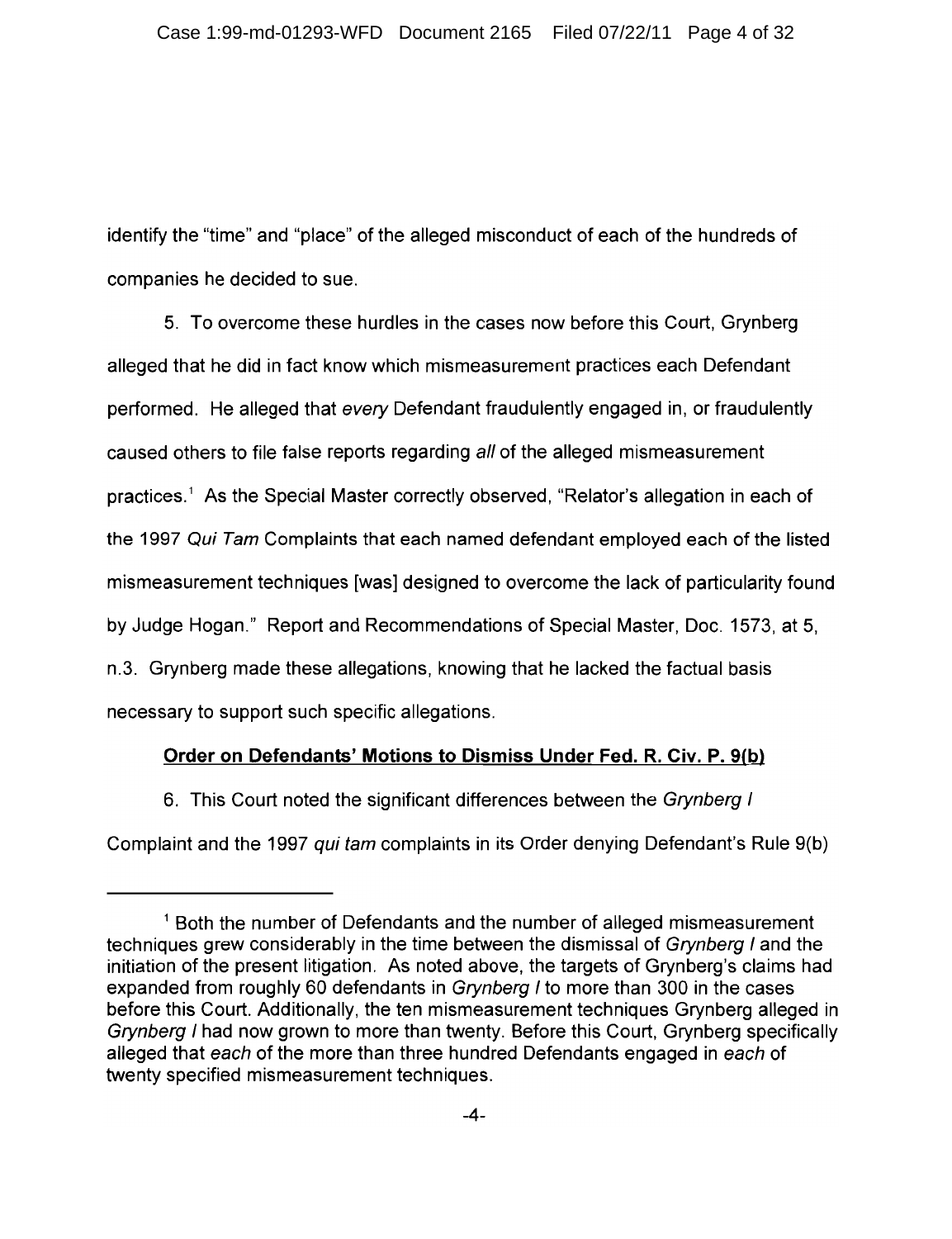motions to dismiss. This Court described Grynberg I as follows:

The complaint in *Grynberg I* described ten practices that result in the undermeasurement of gas and its heating content. The complaint alleged that each defendant employed at least one of the ten techniques described, and alleged that each defendant submitted royalty statements based on the incorrect measurements. The complaint did not identify the time or place where any of the defendants engaged in the practices. except to state that the defendants had engaged in the practices on some unnamed federal or Indian lands at some unspecified time within the statute of limitations period.

See Order on Motions to Dismiss, 99-MD-1293, Doc. 388 at 2. In contrast, in

describing Grynberg's allegations in the present actions, this Court noted that the 1997 complaints alleged that the "Defendants have knowingly . . . underreported the heating content and volume of that gas by undermeasuring and misanalyzing it in the ways described in paragraph 32-54 of [the] complaints." Id. at 3. The Court's 9(b) decision also noted that the 1997 Complaints alleged Grynberg had "undertaken an investigation of the gas measurement techniques utilized by the Defendants. . . ." Id. at 15. Based in part on this representation and the specificity with which Grynberg alleged the mismeasurement practices each Defendant engaged in, the Court denied Defendants' Rule 9(b) motions.<sup>2</sup> The Court concluded that Grynberg had cured a fundamental

<sup>&</sup>lt;sup>2</sup> In his affidavit attached to his response to Defendants' motions to dismiss, Grynberg stated that he did not know details such as which employees of the Defendants measured the gas or precisely how much gas was mismeasured. See January 13, 2000 Grynberg Affidavit. The words chosen in the affidavit created the impression that while Grynberg knew a lot, he did not know every detail. The Court declined to apply an exacting Rule 9(b) standard that would require Grynberg to plead his claims in terms of such specific details. See Order on Motions to Dismiss at 18.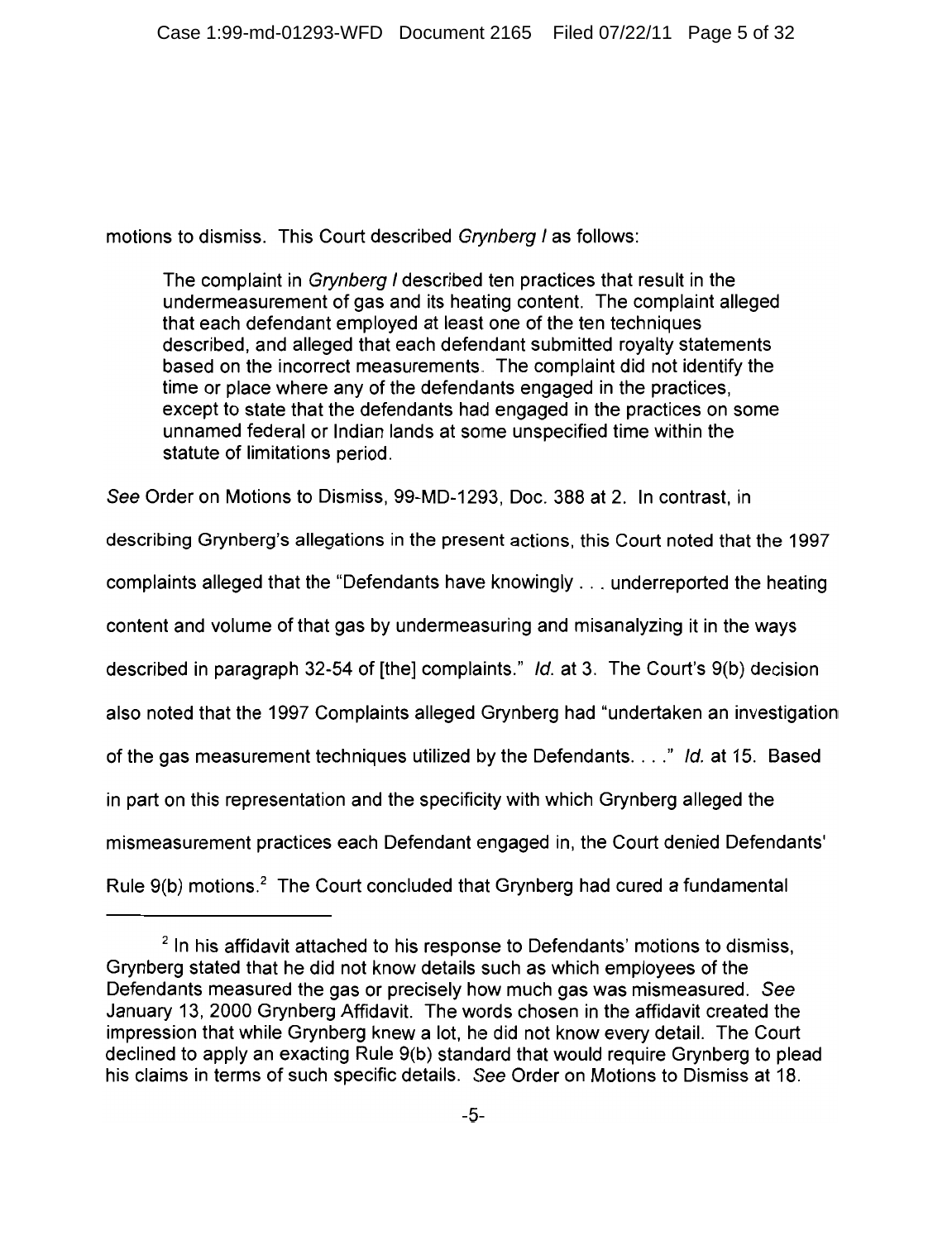defect of the Grynberg I Complaint and had now placed all Defendants on notice regarding the precise measurement practices he accused them of committing.

### Subject Matter Jurisdiction Discovery - 31 U.S.C. 3730(e)(4)

7. Having survived the Rule 9(b) motions, the focus of this case then switched to the public disclosure bar and the "original source" exception thereto. Grynberg was called upon to demonstrate that this Court had subject matter jurisdiction over his claims because the information on which his suits were based had either (1) never been publicly disclosed or (2) had been publicly disclosed but Relator was an "original source" of the information.

8. In the course of conducting subject matter jurisdiction discovery, it soon became clear that the allegations that allowed Grynberg to survive the Rule 9(b) motion was a classic bait and switch. Grynberg's lack of a factual basis for his allegations first became obvious when he produced to the Defendants the documents he was required to submit to the government to support his claims under 31 U.S.C. § 3730(b)(2).<sup>3</sup>

What the Court's Rule 9(b) Order did not do, however, was excuse Grynberg from having any factual basis for his allegations. Suffice it to say, had the Court known then what it knows now (and more specifically, what Grynberg knew then), the result of Defendants' Motions to Dismiss may have been drastically different, and the Defendants and this Court would have been spared more than a decade of frivolous litigation.

<sup>&</sup>lt;sup>3</sup> Under 31 U.S.C. § 3730(b)(2), a relator is required to provide a "copy of the complaint and written disclosure of substantially all material evidence and **information the person possesses** . . . on the Government. . .") (emphasis added).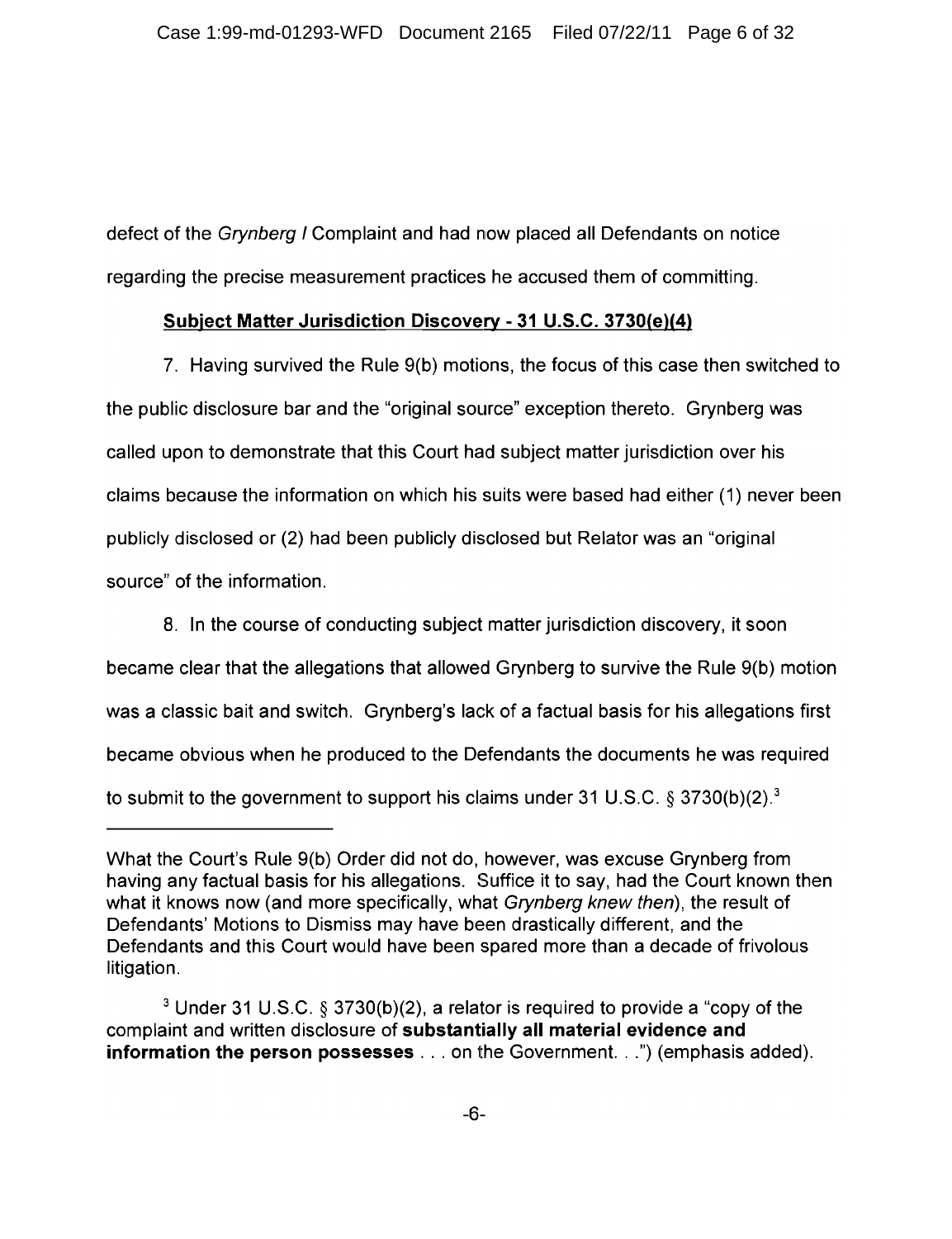9. Nothing in those documents showed that every Defendant engaged in every mismeasurement practice he alleged. In fact, nothing in those documents showed that any Defendant engaged in any practice that resulted in the mismeasurement of gas.

The information Grynberg provided to the government failed to establish that Grynberg

had "direct and independent knowledge" of the information underlying the allegations in

any of his 1997 qui tam complaints, thus disqualifying him as an "original source"

eligible to bring these suits.<sup>4</sup>

10. More than 200 Defendants, about two-thirds of the total number of Defendants in this litigation, were never even mentioned in the documents that allegedly provided the evidentiary basis for Grynberg's lawsuits. See Report and Recommendations of Special Master at 158 (referencing the "209 No Document"

<sup>&</sup>lt;sup>4</sup> At the hearing on Defendants' fees motions, Relator's counsel argued that the scope of evidence the Special Master and this Court considered in addressing the whether Grynberg had "direct and independent knowledge" of the information underlying his allegations qualifying him as an "original source" was unduly restrictive. As a result, Relator argued that the "filter" through which this Court assessed the available evidence kept out "a good deal of evidence of substantive merits of this case" and Relator has never had "his day in court on the factual record...." Transcript of Hearing on Defendants' Motions for Attorney's Fees at 93:21-24. Unfortunately for Relator, not only have the Special Master and this Court now disagreed with his position, but the Tenth Circuit has, as well. See In re Natural Gas Royalties Qui Tam Litigation, 562 F.3d 1032, 1044 (10th Cir. 2009) (limiting the Court's "assessment of Relator's knowledge in this case . . . to information he voluntarily provided to the government before filing suit" and agreeing that there was "insufficient evidence in the record to support consideration of either Relator's oral communications with government employees or documents that may have been copied by government representatives during their reviews of Relator's files.").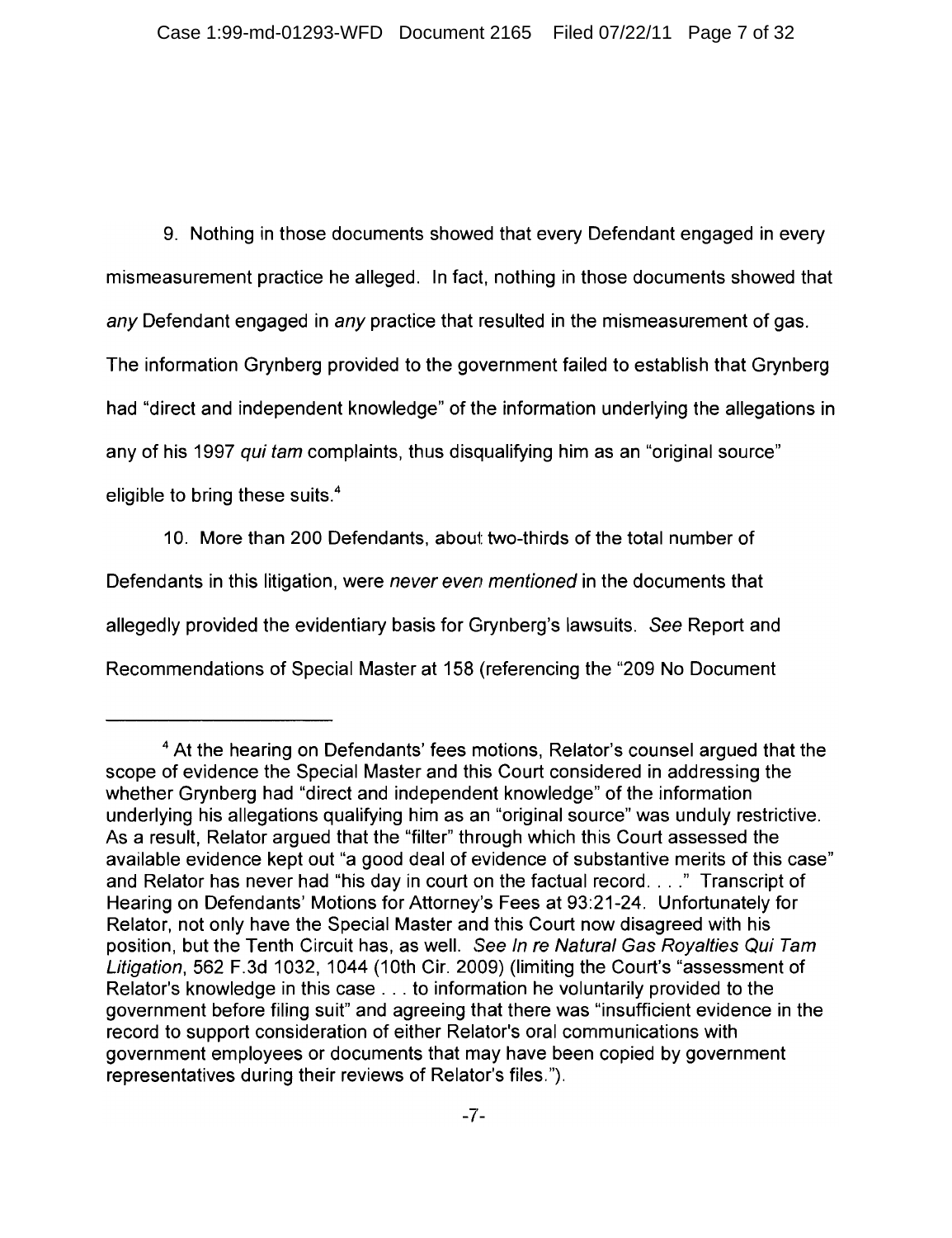Defendants" not mentioned in any of Grynberg's (b)(2) disclosure documents); see also In re Natural Gas Litigation, 562 F.3d at 1045 (holding that Relator could not qualify as an original source in those cases where Relator "did not even provide the names of any Defendants" to the government). In several other cases, the only documents Grynberg provided to the government were "pages of handwritten notes briefly mentioning telephonic or attempted telephonic interviews with employees of various Defendants." Id. This "secondhand knowledge" does not constitute "direct and independent" knowledge, precluding Grynberg from serving as an original source as to those Defendants. Id. A few other Defendants were briefly mentioned in one or two documents other than the phone call notes, but "the references to these Defendants were innocuous, irrelevant to the allegations in Relator's complaints, or based upon speculation, publicly available documents, and secondhand information" and again, failed to establish any "direct and independent knowledge" by Relator. Id. at 1046. Even in the "three cases in which Grynberg's claim of original source status was strongest," the "limited" direct and independent information Grynberg provided was "minimal in comparison to the broad scope of his allegations against them" and was insufficient to establish Grynberg had the requisite direct and independent knowledge to qualify him as an original source. Id. at 1047.

11. Grynberg's deposition testimony confirmed, in fact, that he had no evidentiary support for his allegations that each Defendant engaged in, or fraudulently

 $-8-$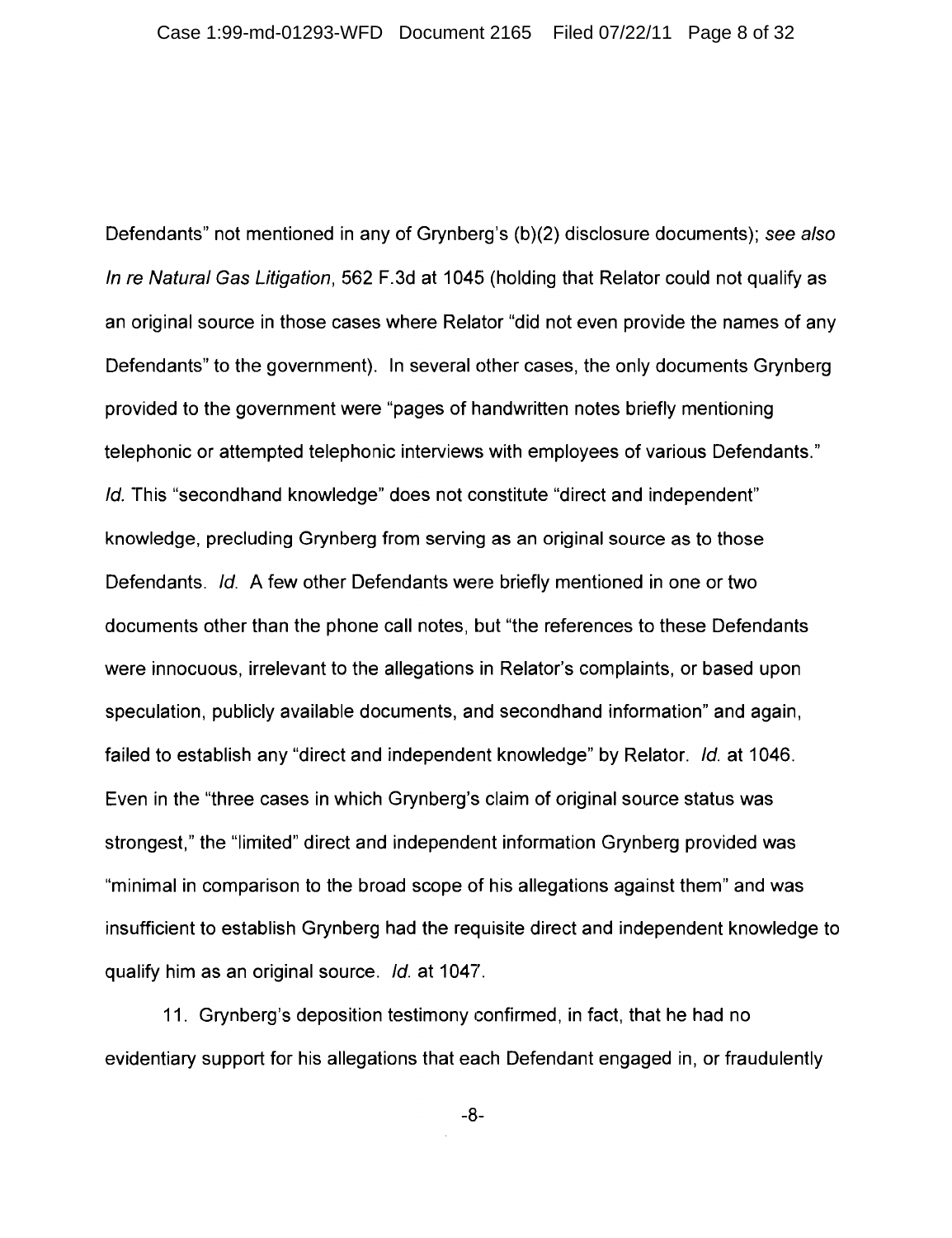caused others to file false reports regarding each of the more than twenty mismeasurement techniques identified in his complaints, but instead, only that he hoped to find such evidence during the course of discovery. Grynberg consistently testified in his deposition that he could not identify the alleged mismeasurement practices without the benefit of discovery. See, e.g., Grynberg Dep. 1894:11-16; 4920:10-4921:7; 72:18-73:16; 496:16-18; 515:6-12; 1114:22-1115:1; 1832:5-1833:6; 1835:19-23; 1852:7-12; 1940:13-16; 2258:25-2259:3; 2935:8-10; 3838:3-13; 4000:24-4001:10: 4731:25-4732:9: 4980:8-13: 5051:8-11: 5321:20-22;

12. In written discovery, Magistrate Beaman ordered Grynberg to supplement his responses to the Coordinated Defendants' Interrogatories. More specifically, in response to Interrogatory 10, Magistrate Beaman found that Grynberg's answers were not adequate in that they failed to *specifically* identif[y] his allegations with regard to each individual defendant and their respective alleged fraudulent misconduct" and ordered him to supplement his responses failed "to reflect the specific mismeasurement practice[s] that he claims each individual defendant has engaged in." Order Ruling on Coord. Defs.' Mtn. To Compel Sufficient Interrogatory Answers By Relator Grynberg, Doc. 1050 at 16-17 (emphasis original).

13. What Grynberg produced was page after page of redundant responses, simply reiterating the allegations in the complaints and adding the words "or caused others to." See Grynberg's Fourth Supplemental Responses, Vol. II, Coord, Defs.' Oral

 $-9-$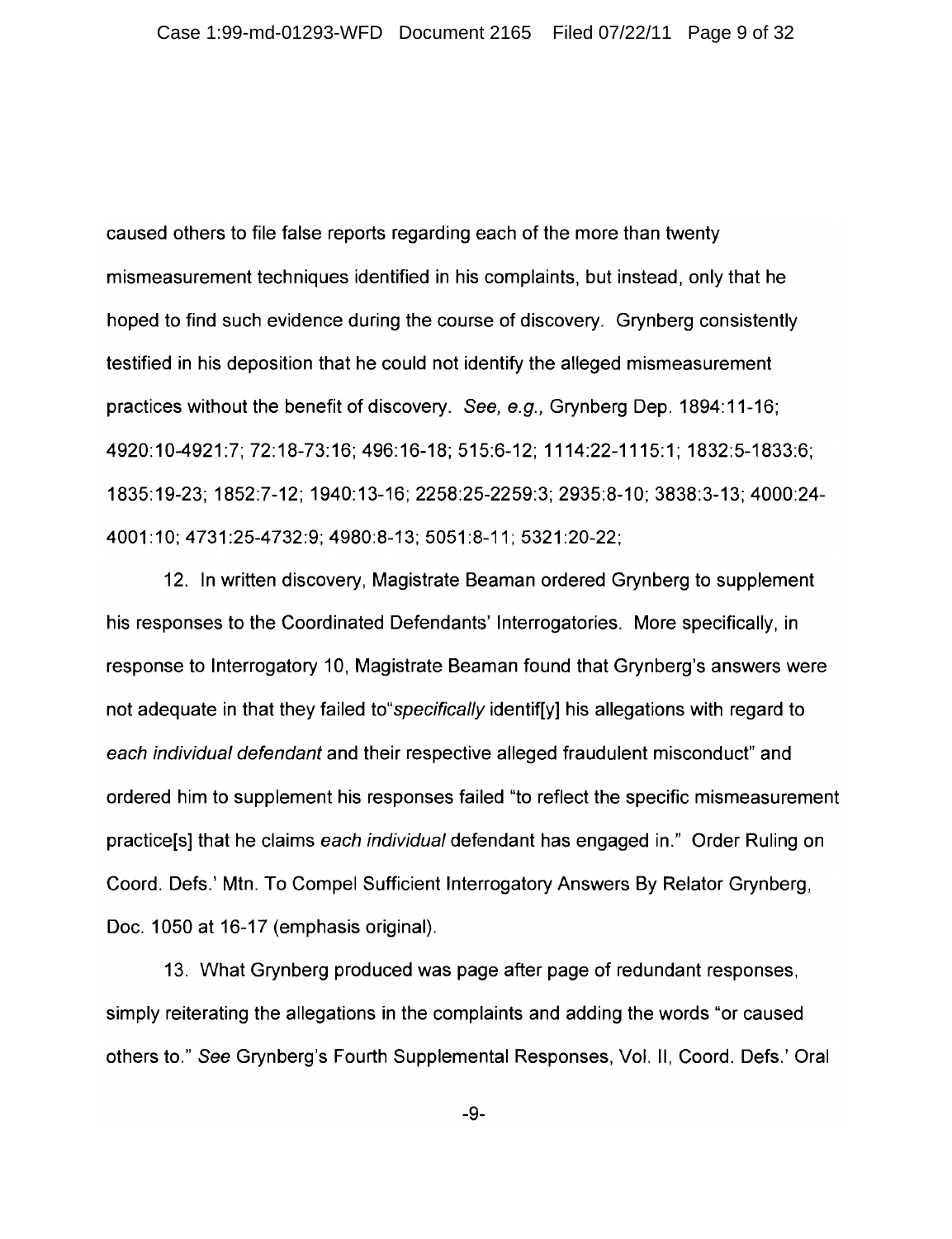Argument Exhibits to Hearing on Defs.' Mtns. For Attorney's Fees.

14. Grynberg acknowledged in his deposition testimony that without discovery. he could not provide a direct response to the question he was ordered to answer by Magistrate Beaman:

Q And it's also correct that without discovery, you cannot identify which specific defendant causes a specific mismeasurement practice on a specific lease?

A Yes.

Grynberg Dep. 4920:24-4921:2.

15. Grynberg made sweeping and "fictitiously specific" accusations, hoping that he would uncover evidence to support his claims in discovery. Years later, the factual foundation for Grynberg's claims and the evidence supporting his assertion of public disclosure and original source status was no sturdier than it had been when Judge Hogan dismissed Grynberg /. Further, Grynberg distorted the import of this Court's ruling under Fed. R. Civ. P. 9(b) to suggest that he could – contrary to Judge Hogan's ruling – properly "shift his investigatory burden onto defendants." Grynberg I, 1997 WL 33763820, at \*4.

16. Relator was wrong. Although the Court ruled that Rule 9(b) did not require Grynberg to plead his claims "in terms of 'the specific day, month and year' that the measurement occurred; 'the particular natural gas well on the particular royalty property' from which gas was extracted; 'the date of the claimed false statement;' and the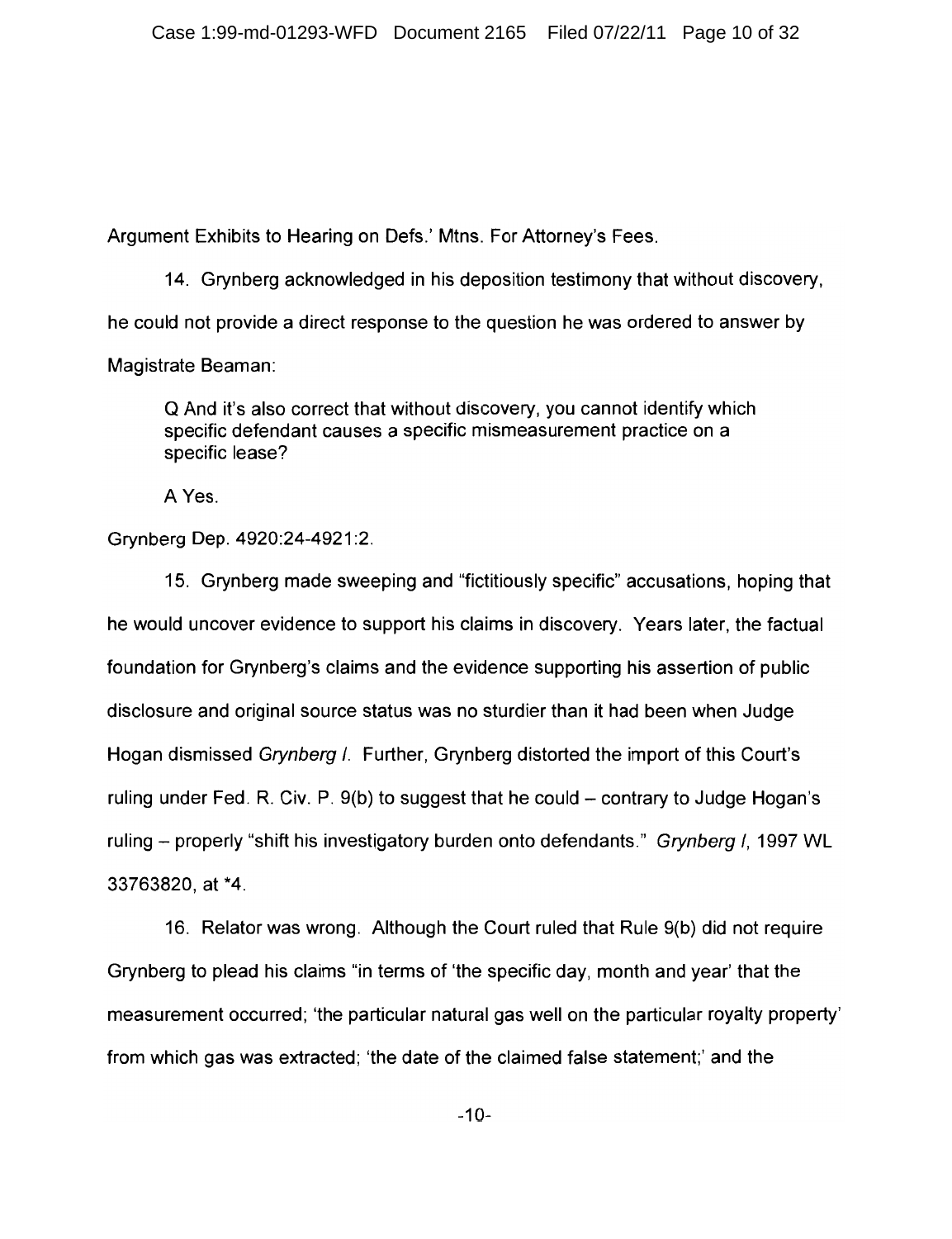'specific claimed undermeasurement," nothing in the Court's Order on Defendants' motions to dismiss condoned the practice engaged in by Grynberg in this case. See id. ("Rule 9(b) prevents plaintiffs from first filing lawsuits alleging fraud, only to search out all of the facts in support of the cause of action during discovery.") (citing *Harrison v.* Westinghouse Savannah River Co., 176 F.3d 776, 784 (4th Cir. 1999)).

17. Instead, in denying Defendants' Rule 9(b) motions, the Court relied upon Grynberg's representations that he knew that each of the Defendants filed a false report by undermeasuring, by using each of the techniques alleged in paragraphs 32 through 57 of his complaints, at least on the properties identified in Exhibit B, and at least since 1985.

### **Evidence Demonstrating the Frivolousness and Vexatiousness of Grynbergs' Complaints**

18. It would be a daunting task for this Court to catalogue all of the reasons and facts known in the record that bear on the frivolousness of Grynberg's claim to "original source" status as well as the vexatious nature of this litigation as a whole. Nonetheless, given the nature of the motion and the task before this Court in ruling on the Defendants' various motions for fees, the Court is mindful that some elucidation is required. The facts set forth below are illustrative of the approach and tactics employed by Grynberg over the course of this litigation and justifying the imposition of fees:

 $-11-$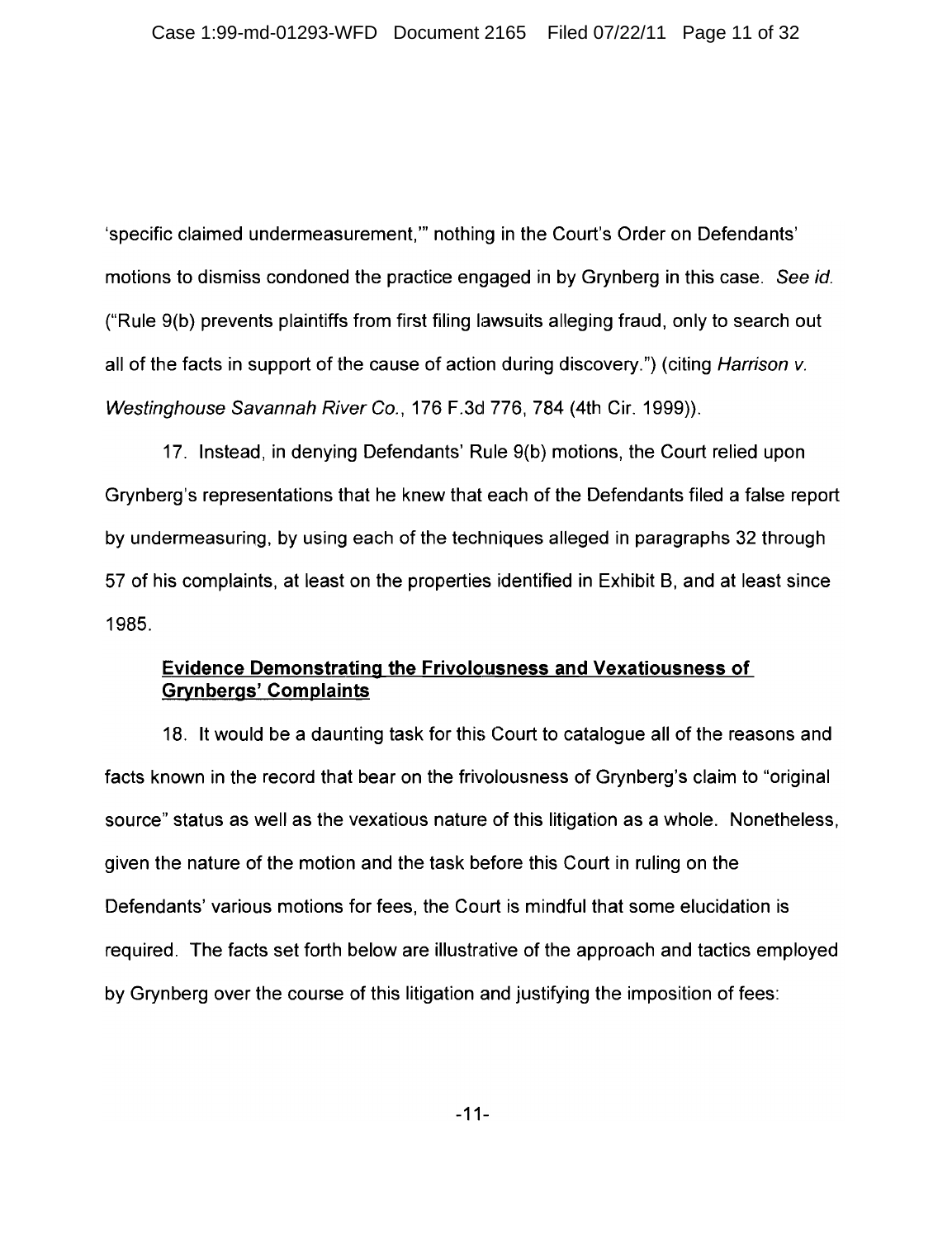#### The MMS Data/Exhibit B

19. After Judge Hogan's decision dismissing his claims in *Grynberg I* and prior to refiling the lawsuits at issue. Grynberg served separate Freedom of Information Act ("FOIA") requests with the Minerals Management Service ("MMS"). In these requests, Grynberg sought "a list, by lease (federal and Native American) of pipeline companies as purchasers of natural gas" for the years 1986 and 1987. See Letter from Jack J. Grynberg to Kenneth Vogel, Chief, Office of Enforcement, MMS (Apr. 29, 1997); Letter from Jack J. Grynberg to Greg Kann, Minerals Management Service (May 5, 1997) see also Fourth Supplemental Resp. to Defs.' Interrogs. at 38 (describing Grynberg's FOIA request). In response to this request, the MMS provided him two disks of data.

20. From this data, Grynberg created "Exhibit B" to the complaints, which purported to identify the location where the alleged mismeasurement occurred. Grynberg Dep. at 234:1-10. The MMS data provided to Grynberg was over ten years old and identified only the names of buyers of federal gas and the numbers associated with the payor of federal royalties. MMS did not provide Grynberg with the names of the entities that measured gas produced from federal properties. See Grynberg Dep. at  $235:4-8.$ 

21. Grynberg described Exhibit B as "identiffying) only those Royalty Properties on which Defendants or their affiliates have been the direct payors of royalties to the United States Government." See, e.g. Midcon Amended Complaint, 99-MD-1668,

 $-12-$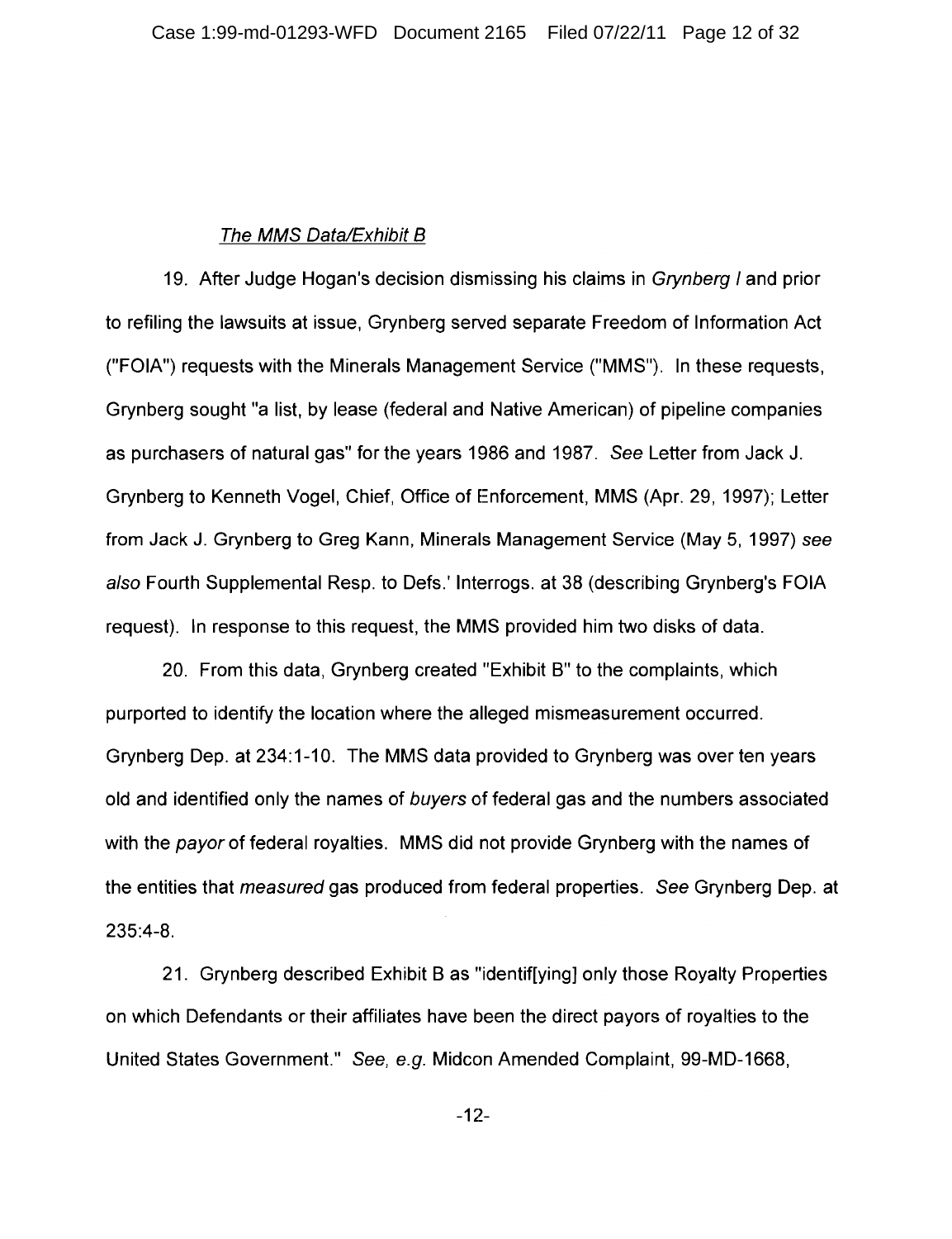Tagalong 97-1418, D.Colo., at ¶ 20, attached as Exhibit G to Midcon Defs. Mtn. to Dismiss & Mtn. For Sanctions, Doc. 1673.

22. Grynberg relied on Exhibit B to establish where the Defendants were engaging in the mismeasurement techniques alleged in the complaints. Exhibit B listed a payor number and a buyer number for each federal lease, identified by lease number. When considered in conjunction with Grynberg's explanation of the use of Exhibit B, the clear import of Exhibit B was in establishing those federal leases where the payor and the buyer were the same. According to Grynberg, the assumption underlying Exhibit B was that anywhere the buyer of natural gas is also paying the royalty to the government, the buyer must be taking title at the point of the wellhead and must be measuring gas. Accordingly, Grynberg's complaints relied on Exhibit B to establish where the Defendants were allegedly mismeasuring gas using the techniques Grynberg identified in his complaints.

23. Grynberg continued to rely on his Exhibit Bs even after the government advised Grynberg and the Court that they were "inaccurate," "virtually worthless," and premised on a faulty assumption that "buyers" measured gas. For example, in the December 8, 1997 Ex Parte Motion of the United States For an Extension of Time, the government explained its problem with Exhibit B as follows:

Exhibit B is inaccurate. Rather than be a correlation of leases to the pipeline company which controls the measurement of gas on the lease site for purpose of royalty settlement, Exhibit B appears to be a correlation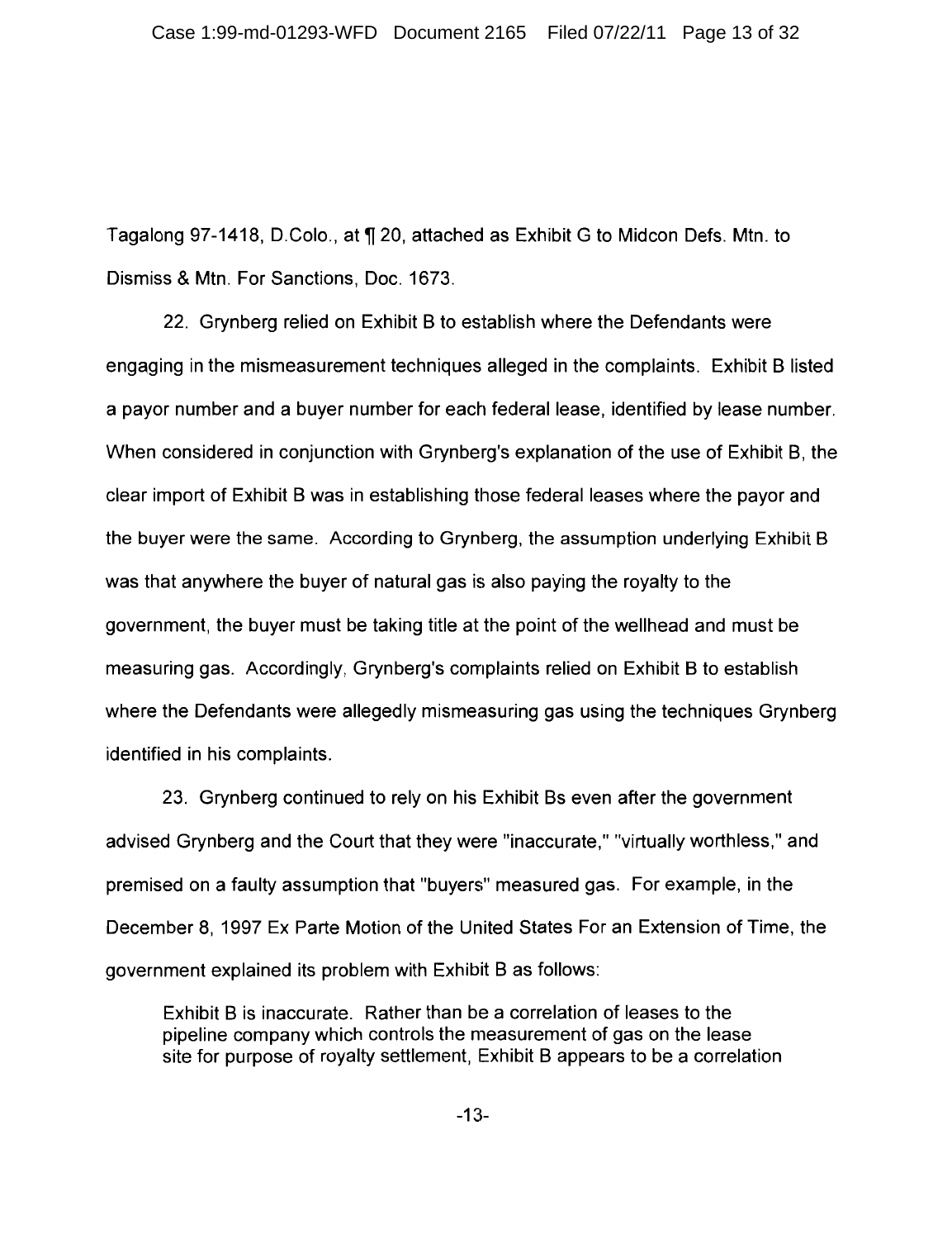as of 1986 of the pipeline company which purchased gas downstream of the point of royalty settlement to the lease from which the gas was produced.

Id. at ¶ 9: see id. at ¶ 10 (noting that "It]he analysis of Exhibit B and the determination

that it was not an accurate correlation of a lease to the pipeline company which controls

the measurement of gas on the lease" was a "time-consuming process"). The

government's assessment of the value of Exhibit B did not improve over time. The

government later reported:

Many defendants have informed us that the preparation of their individual submissions has been hampered considerably by the fact that the 'Exhibit B's' attached to the complaints, that purport to identify the Federal and Indian gas leases on which the defendants are alleged to have practiced the mismeasurement techniques alleged in the complaints, are grossly inaccurate.<sup>4</sup>

<sup>4</sup> The relator compiled the 'Exhibit B's' by taking a list of the approximately 30,000 federal leases managed by the Department of Interior's Mineral Management Service, and sorting that list according to the 'buyer' shown on the royalty entry. The 'buyers' were named as defendants on the assumption that they were responsible for measuring the gas at the wellhead. That assumption has proven wrong countless times. Thus, we have found that the Exhibit B's are virtually worthless in identifying the federal leases that might be affected by the relator's allegations in any given case.

October 23, 1998 Memorandum in Support of Unopposed Application of the United

States for an Order Extending Time to Inform the Court of its Election in Intervention

and Continuing the Matter Under Seal at 4-5. Nonetheless, Grynberg continued to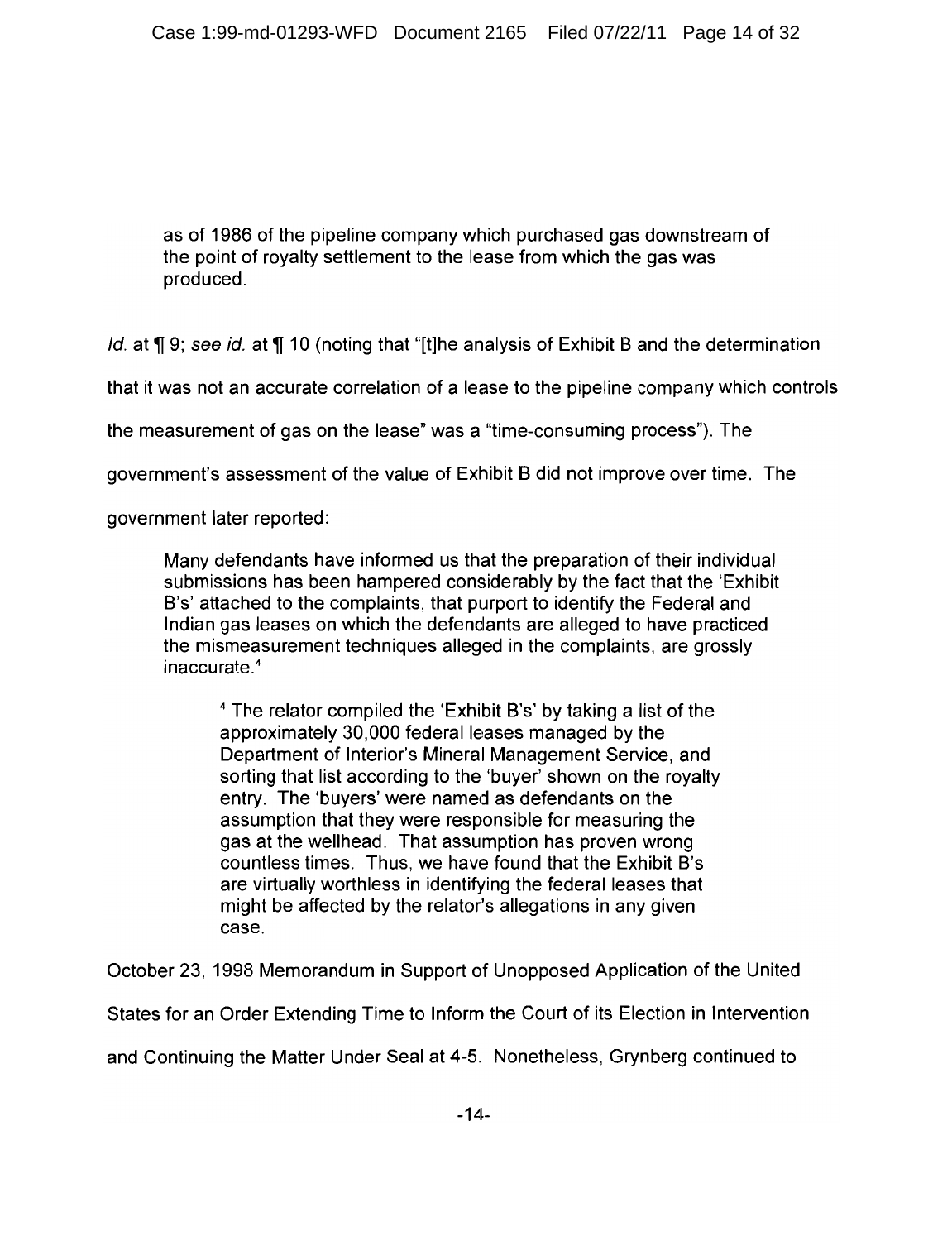litigate his claims after being advised by the government that his fundamental

assumption that the FOIA response identified companies who measured gas was just

plain wrong.

24. In the course of discovery on Grynberg's status as an original source.

Grynberg explained that Exhibit B was the result of the data he received from the MMS

in response to his FOIA requests. Grynberg indicated that he modified the data

presented to him by the MMS and saved it in the format of Exhibit B to his complaints.

He was unable to produce the original data for Defendants' inspection in discovery.

When asked in deposition about the data he obtained from the MMS, Grynberg

testified:

Q. And so there is a disk that has the original information you got from the government, and then the disk that you modified?

A. I don't have the original anymore. I just have the disk that we got from the government, which we then modified it. And that's what's on the computer, and that's the copy that we made to give to you. That's the only copy I have.

Q. Okay. What happened to the disk from the government?

A. Well, we used it, and we used that to  $-$  we loaded the computer, and I don't know where it is.

Q. It's lost?

A. I don't know where it is. May or may not be lost. Things were lost in our move. We moved about 14 months ago.

Q. But what you are testifying to is that the disk that you got from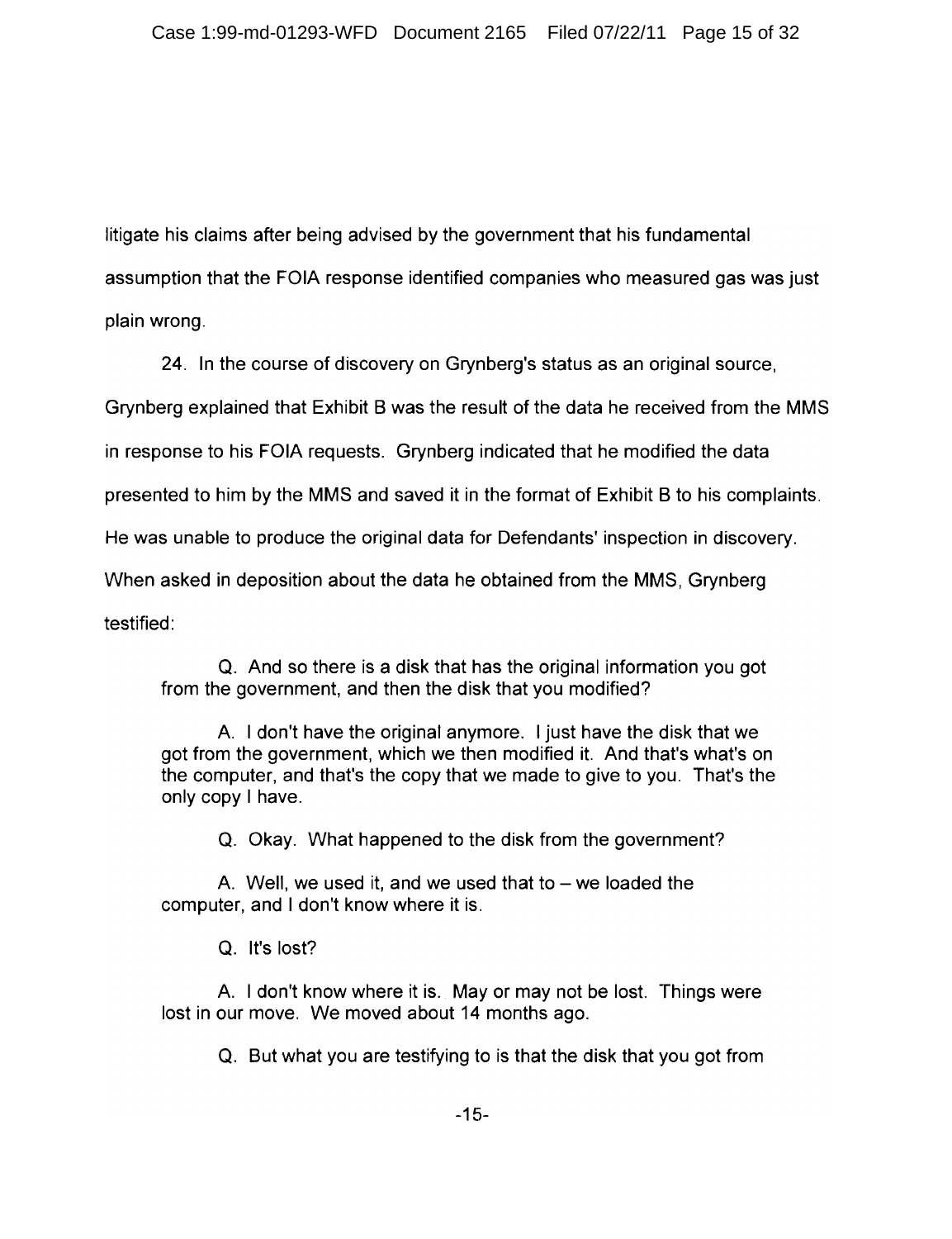the federal government is not available to you or to us anymore?

A. I don't have it. But the basic information on the disk is available, and that's the basic information in Exhibit B.

Grynberg Dep. 80:7-81:2.

25. When Defendants served their own FOIA request seeking the very same data the MMS had given to Grynberg in 1997, the results they obtained demonstrated that Grynberg's Exhibit B, was at best, a selective compilation of portions of the MMS data. Although Grynberg's Exhibit B listed only a payor number and buyer name for the subject leases (suggesting the buyer and payor were the same for those leases), the original data provided by the MMS listed both buyer number and payor numbers for each of the subject leases (often demonstrating that the buyer and payor were not, in fact, the same entity).

26. Grynberg created Exhibit B in a way that appears to intentionally distort the information contained therein. Additionally, Grynberg later conveniently misplaced the original data, creating an obstacle for Defendants to shed light on this distortion. These two factors, considered together, lead the Court to the inescapable conclusion that Exhibit B was an outright fabrication designed to mislead this Court into believing Grynberg's allegations were based on something more than complete speculation.

#### **Blue Dolphin**

27. Further evidence of Grynberg's manipulation of the data contained in Exhibit

 $-16-$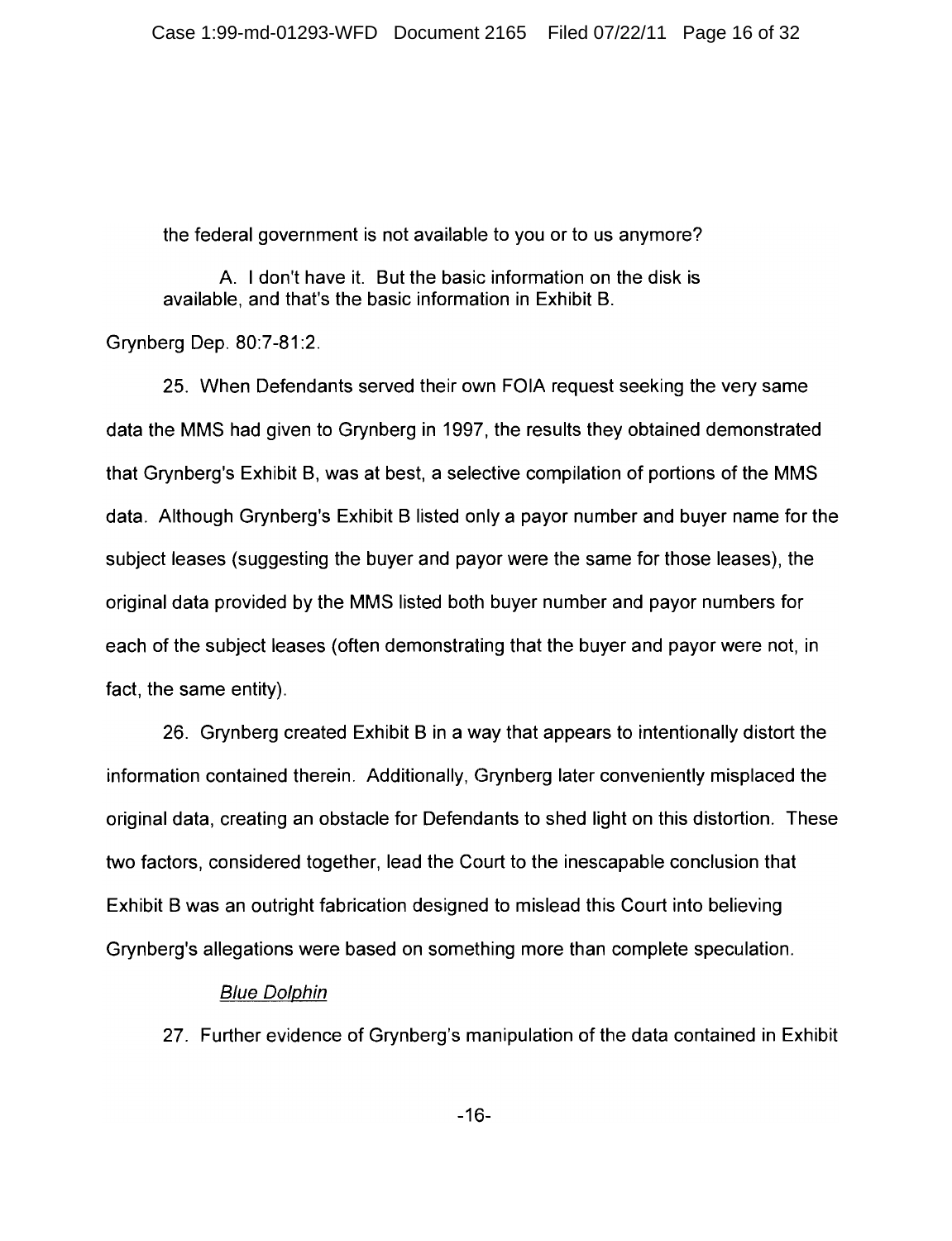B is demonstrated by Grynberg's case against Blue Dolphin. In 1996, in Grynberg I. Blue Dolphin provided Grynberg with an affidavit along with a Rule 11 safe haven letter explaining how it operated its pipeline and demonstrating that it could not commit the kind of wellhead measurement fraud that Grynberg alleged.

28. Further, the data obtained from the MMS (on which Grynberg based the majority of his claims) gave Grynberg no basis for alleging Blue Dolphin was a buyer of gas, royalty payor or a wellhead measurer. Instead, the MMS data was consistent with the information Blue Dolphin provided to Grynberg in the 1996 affidavit. Nonetheless, Grynberg brought suit against Blue Dolphin, based on nothing more than speculation that flew in the face of Grynberg's own evidence as well as the evidence provided to him by Blue Dolphin.

#### **Other Lost Notes and Documents**

29. Grynberg's tendency to missplace documents that allegedly either supported his claim to original source (e.g., personal notes of his pre-filing investigation) or requested by Defendants (e.g., the MMS data disks and documents listed on Grynberg's privilege log) has not gone unnoticed by this Court. One such example arose with respect to a privilege log that, on its face, catalogued documents that were clearly not attorney-client or work-product privileged. In addressing the issue, the Special Master remarked:

The Special Master agrees with Defendants that there are a considerable

 $-17-$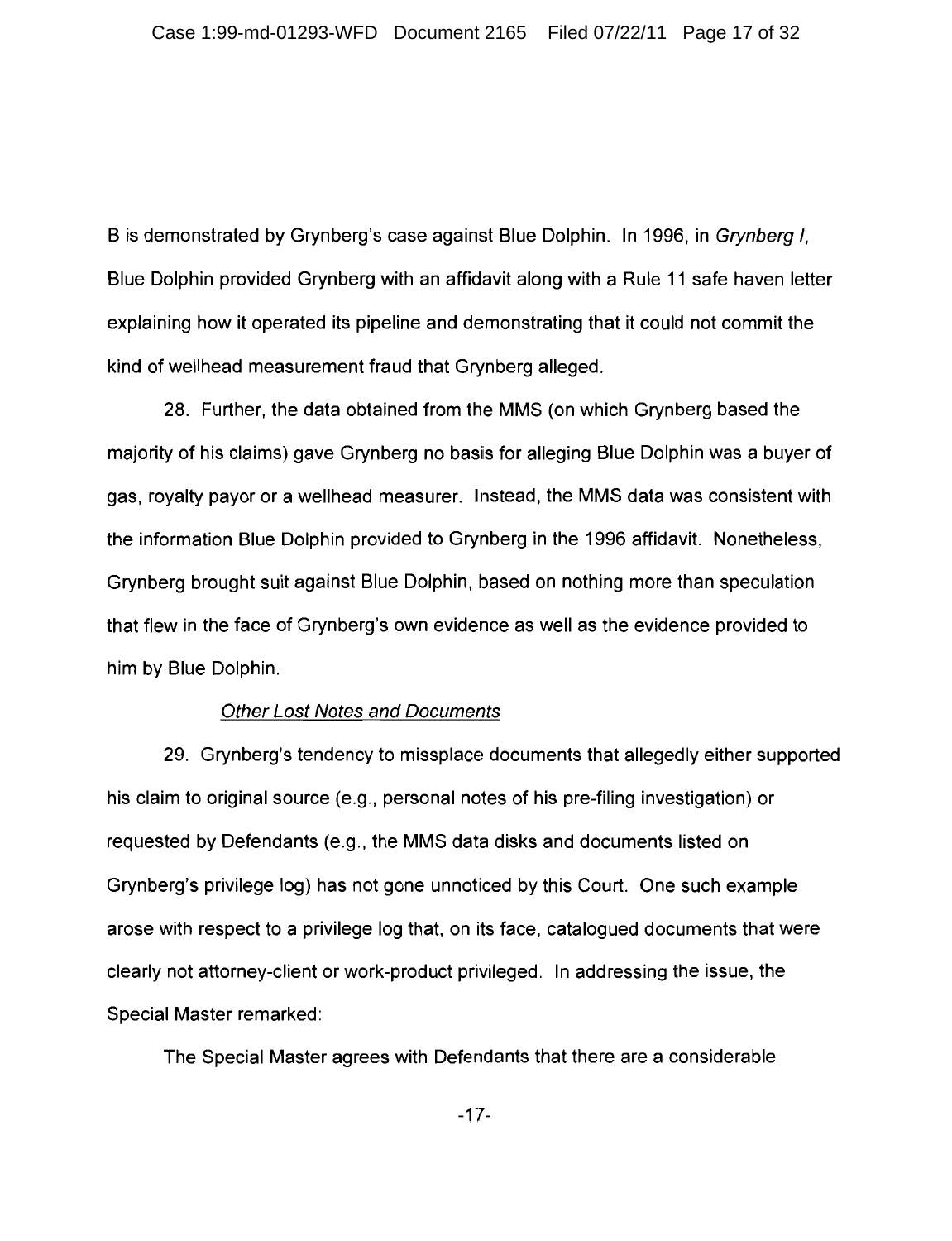number of documents listed on Relator's privilege logs that appear to be neither attorney-client privileged nor protected work-product, including but not limited to deposition transcripts; court pleadings; written discovery responses: correspondence between Relator and non-lawyers: documents received from opposing litigants in various lawsuits; reports, notes and/or correspondence involving individuals who may have been designated as testifying experts in various suits; contracts; court opinions; statutes: and regulations.

May 19, 2004 Special Master's Order, Doc. 1313. Accordingly, the Special Master ordered Grynberg to deliver all of the withheld documents to the Special Master for an in camera inspection. In response, Grynberg told the Special Master that many of the items listed had disappeared.

30. Similarly, although Grynberg's claim of original source status was allegedly based on an investigation he conducted prior to filing his claims, he claimed he was also missing personal notes from the investigation. Notably, the move in which these notes were allegedly "lost" took place after the filing of these lawsuits and well after Grynberg disclosed all of the information that he alleged qualified him as original source. None of the documents appear in the government's files regarding Grynberg's claims.

### **Grynberg's Previous Litigation**

31. These cases are not Grynberg's first attempt to litigate his mismeasurement claims. See, e.g., Coord. Defs.' Mem. In Support of Motion to Dismiss Based on Disclosure and Seal Requirements of the False Claims Act, Doc. 1335 at 16-22

 $-18-$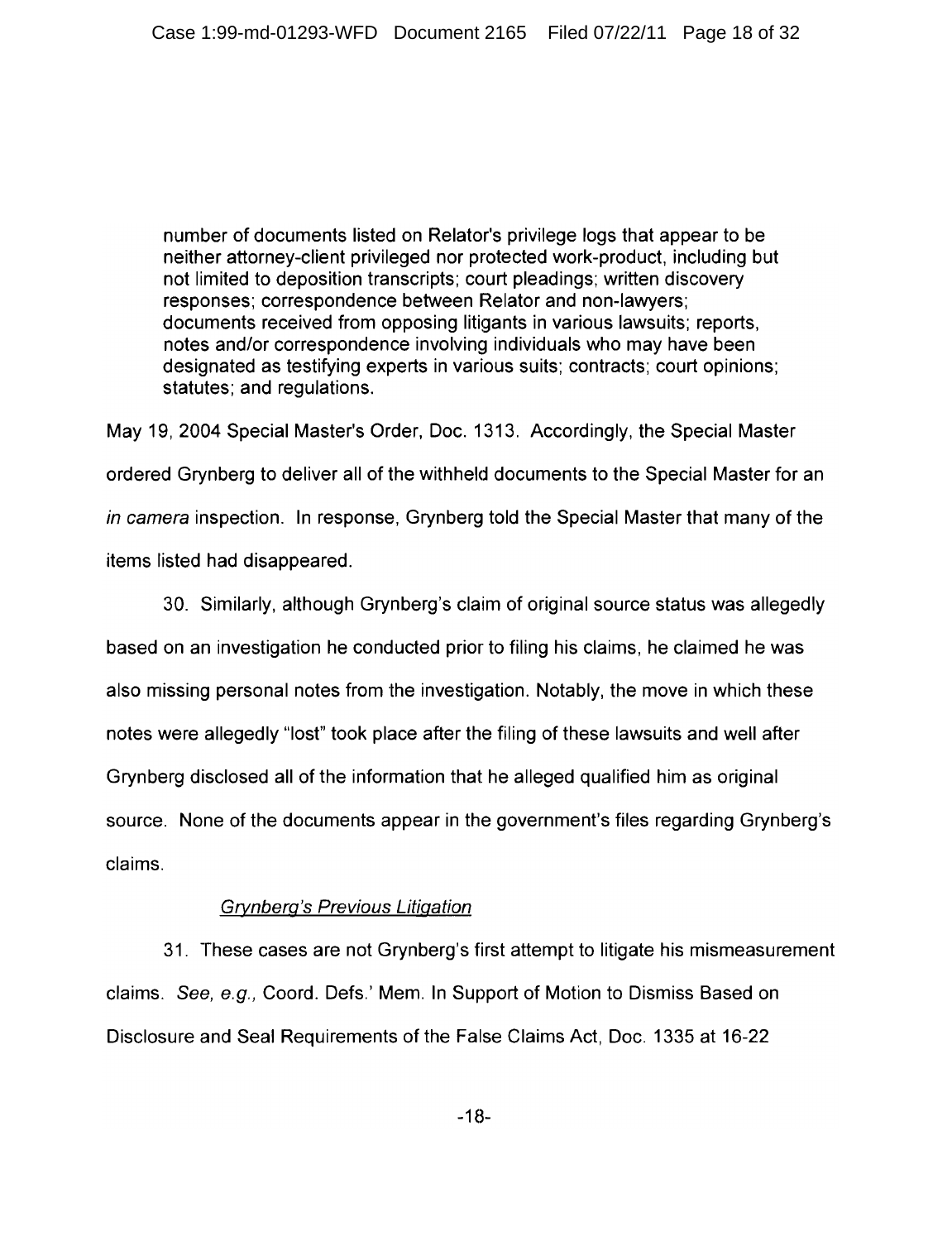(discussing examples of related prior litigation). Notably, Grynberg pursued his claims in these cases notwithstanding adverse results and findings in prior litigation. More importantly, Grynberg omitted any adverse results relating to his claims in pre-filing disclosure made to the government. See id.

### TransColorado - The Unbuilt Pipline

32. One of the most flagrant examples of Grynberg's complete lack of a factual basis for the allegations in his complaint is TransColorado. Grynberg sued TransColorado knowing it had never even measured gas because it had not yet been constructed. See Letter from Jack J. Grynberg to Vince Terlep (October 1, 1998) (admitting that the "TransColorado line in question is . . . under construction, it is empty . .."). In his deposition, Grynberg acknowledged:

Q. Mr. Grynberg, where did TransColorado exist as of the time you filed the lawsuit?

 $***$ 

A. It either existed or was about to exist.

Q. And you don't even know whether they existed as of that day?

A. Didn't have to. I knew they were going to exist, so I included them.

 $***$ 

Q. Where did TransColorado measure gas on federal and Indian lands as of the date you filed the lawsuit?

A. Well, if it didn't exist, it didn't measure, did it?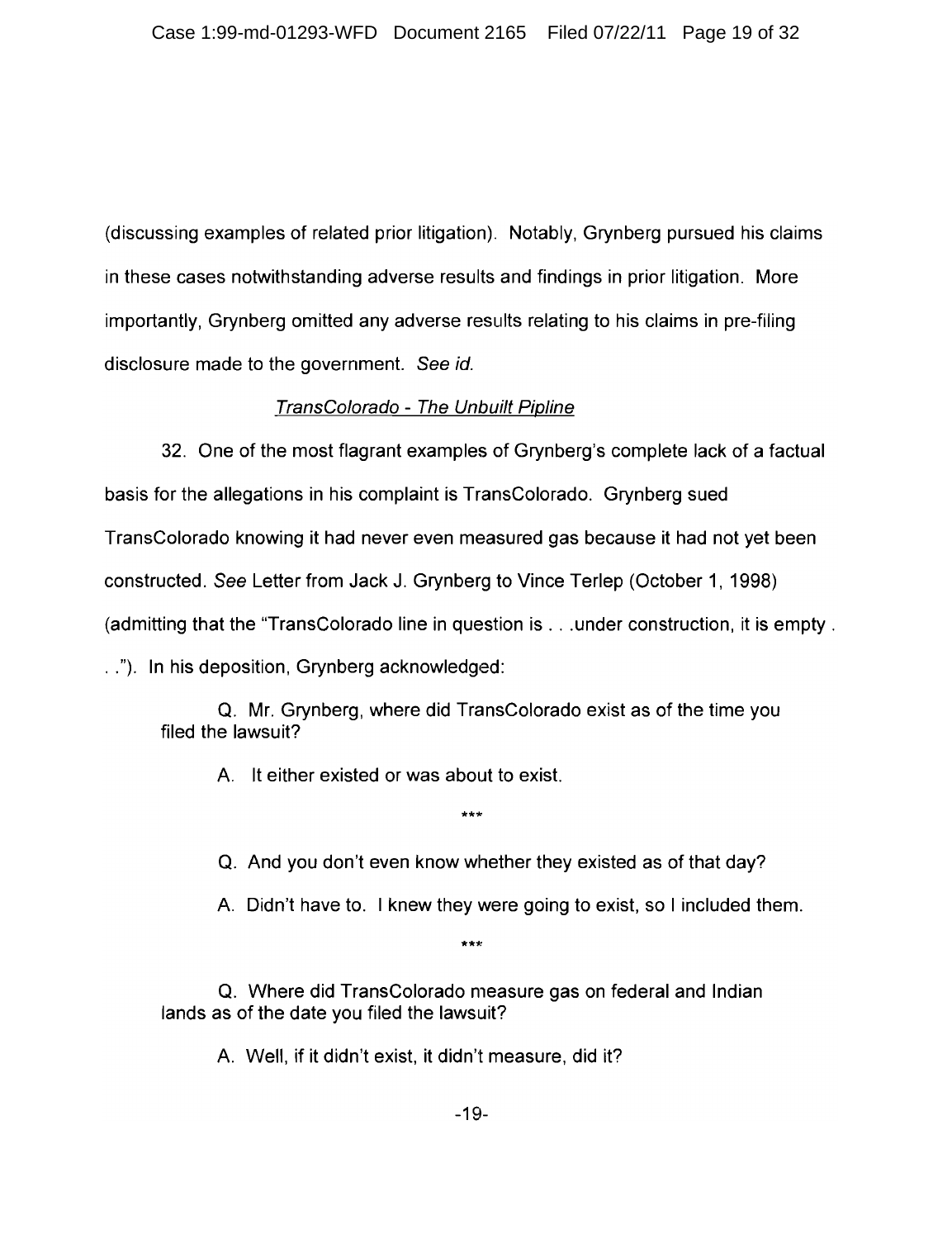Q. That's correct. Certainly, sir.

A. Okay. So I included them as one of the affiliates of El Paso, which is what my instruction was to do. I've testified to that a hundred times.

 $***$ 

Q. As of the filing of your lawsuit, Mr. Grynberg, in 1997, do you know who operated TransColorado?

A. Well, if it didn't exist, it wasn't operating.

Q. That's correct.

Do you know who was responsible for measuring volumes?

A. Best of my recollection, it was KN Energy.

Q. As of the time of filing the lawsuit?

A. If there was – it was going to. It didn't. But it was going to in the future.

Grynberg Dep. 6738:15-17, 6739:14-17, 6739:24-6740:6, 6743:8-21.

**Grynberg Proceeds In Spite of Information from Agency and Government Officials Indicating His Claims Had No Merit** 

33. Grynberg persisted with the allegations of mismeasurement contained in

Paragraph 37 of the Complaints notwithstanding the Government's assessment that his

claims were not valid. See September 14, 1998 Memo from Jack J. Grynberg to Dr.

Robert Lee (attaching "Justice Department" data suggesting that mismeasurement

technique yielded the equivalent of an octane molecule the size of a basketball" going

through a two square-mile area).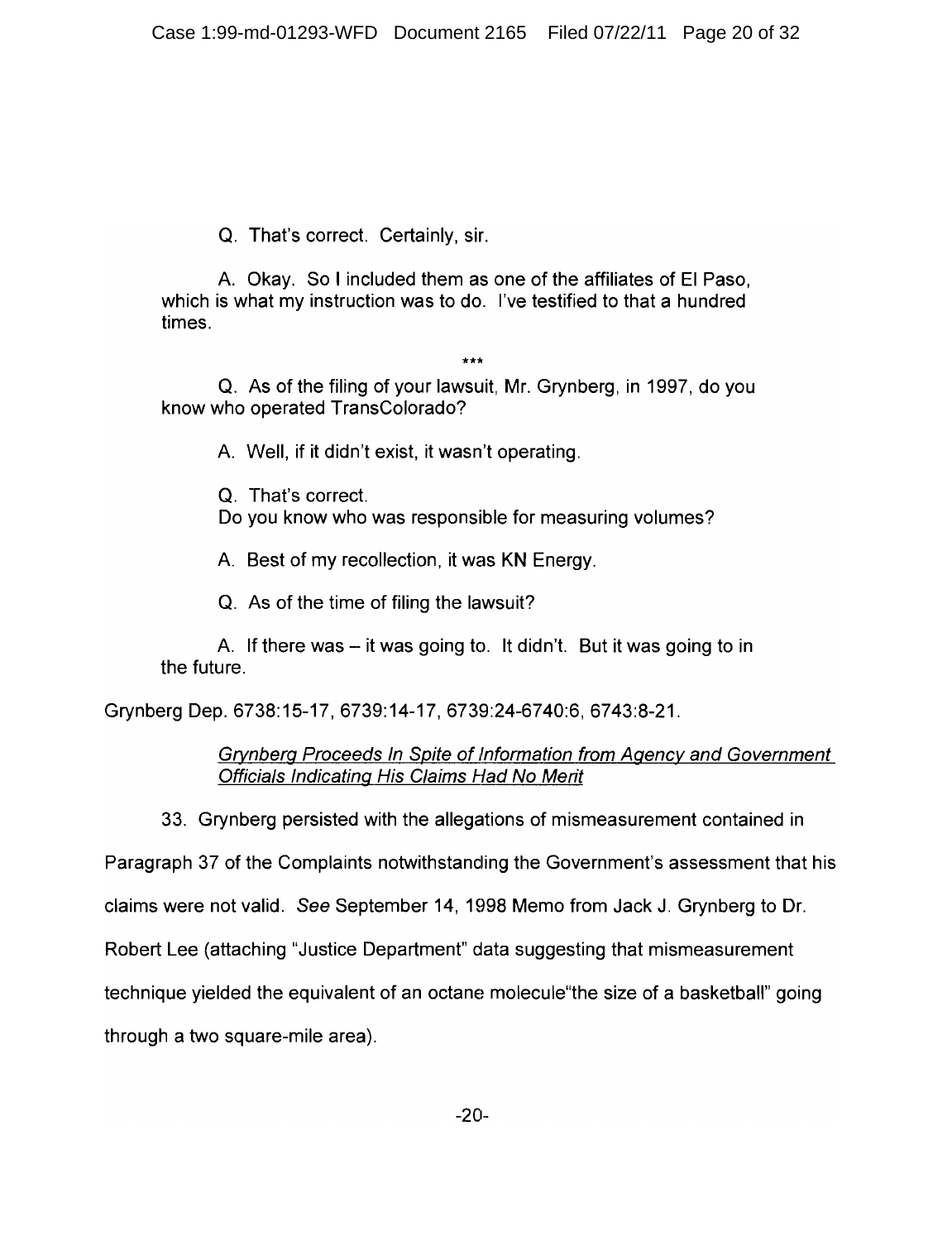34. In November 1996, before Grynberg initiated these actions, he knew that the Colorado Oil & Gas Conservation Commission had reviewed his claims and concluded that his lawsuit was "baseless and without merit." Colorado Oil & Gas Conservation Commission Memo from Rich Griebling to Maxine Stewart and Max Vezzani (November 4, 1996). A review of Grynberg's claims involving three employees with an aggregate of over 130 private sector industry experience, over 90 years of public sector regulatory experience, and 13 engineering degrees resulted in a conclusion by the Commission that Grynberg's claims were "baseless and without merit" and "misrepresent [ed] the process of measuring, buying, and selling natural gas under field conditions in the real world." Id. As a result, the Commission concluded that "Colorado should distance itself as far as possible from this lawsuit." Id.

35. Even in July 1997, Assistant U.S. Attorney for the District of Colorado, Michael Carey, told Grynberg that he did not understand "which mismeasurement" practice applies to which company and to which lease." Letter from Michael Carey to Jeffrey Reiman (July 28, 1997). He specifically told Grynberg he needed "a correlation of mismeasurement practice, with specific company, with specific lease to corroborate the allegations as drafted." Id. He asked Grynberg to provide him with "specific factual references that provide evidence of mismeasurement for each defendant and company," and directed Grynberg to "[flocus on specific factual allegations and not general scientific principles, gas metering devices, or general allegations seemingly

 $-21-$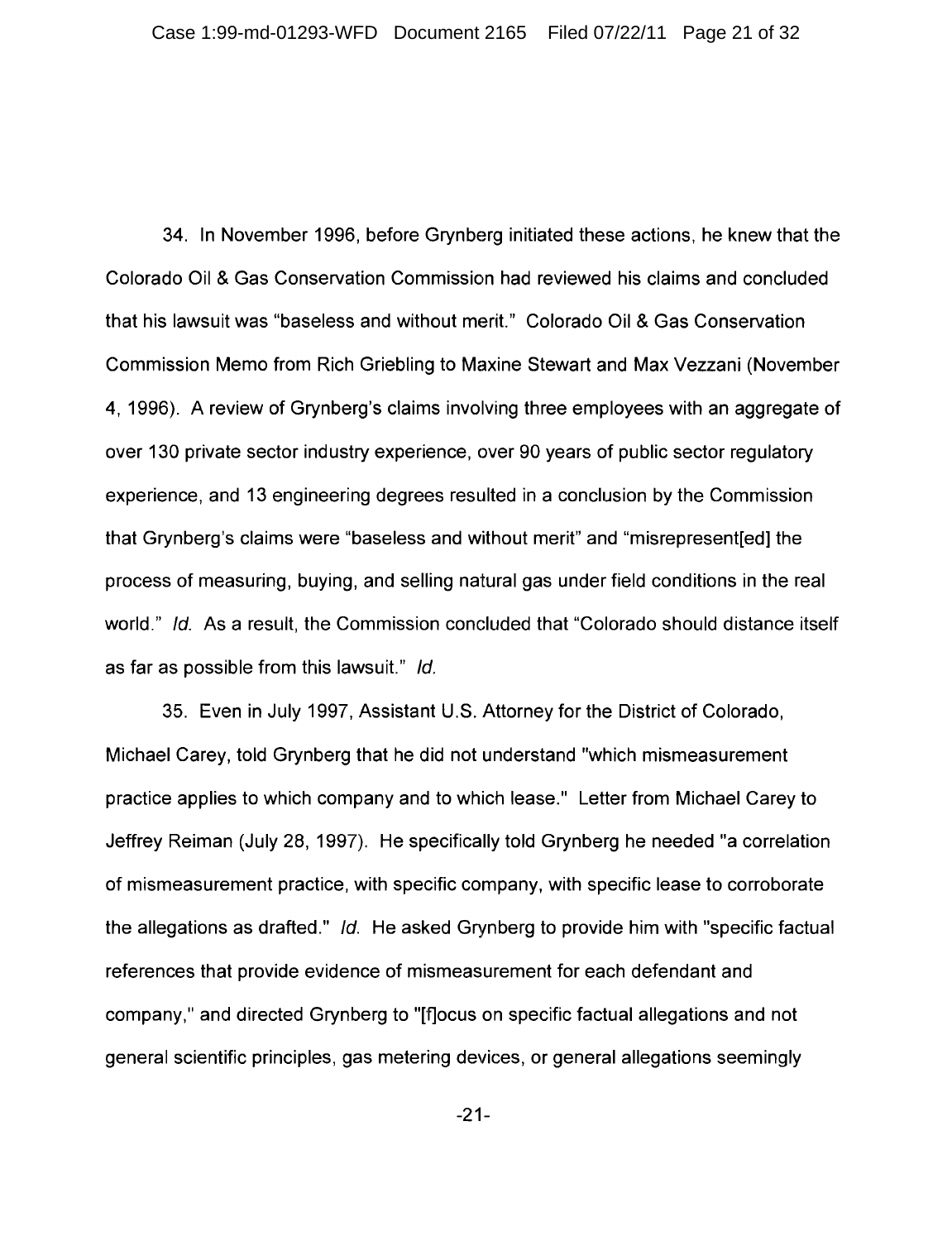enhanced with anecdotes." Id. In response, Grynberg explained that while he could identify the mismeasurement techniques, he could only state that the entities listed as Defendants "may mismeasure or cause to be mismeasured," but that he needed "additional discovery in order to establish that." Grynberg Dep. at 85-90.

### **Grynberg Ignores Affidavits from Non-Measuring Defendants**

36. After a deposition of the Relator conducted in Casper, the parties had an

informal discussion with the Court in chambers about a procedure for dismissing those

Defendants who do not measure gas at all. Subsequently, at a September 24, 2003

hearing before the Special Master, for purposes of expediting Grynberg's deposition.

the parties discussed a process for identifying those Defendants who would be eligible

for dismissal if they could demonstrate they did not measure gas.

MR. SHEPHERD: Judge Downes has ruled that, of course, all individual defendants have a right to depose Mr. Grynberg. And there are a large number of those. There are a large number of those that we believe shouldn't even be in this case.

... I think there's two categories of defendants that we think – from talking to Mr. Jatko in Mr. Grynberg's deposition - that would be good candidates for Mr. Grynberg to agree to dismiss, and they wouldn't need to depose him.

And the two categories are the two defendants that don't measure and don't own gathering systems, one. And he addressed that in his deposition.

MR. JATKO: Well, we have had one defendant recently approach us with affidavits in the first category that Mr. Shepherd was talking about. That is, they don't measure and they don't own gathering systems.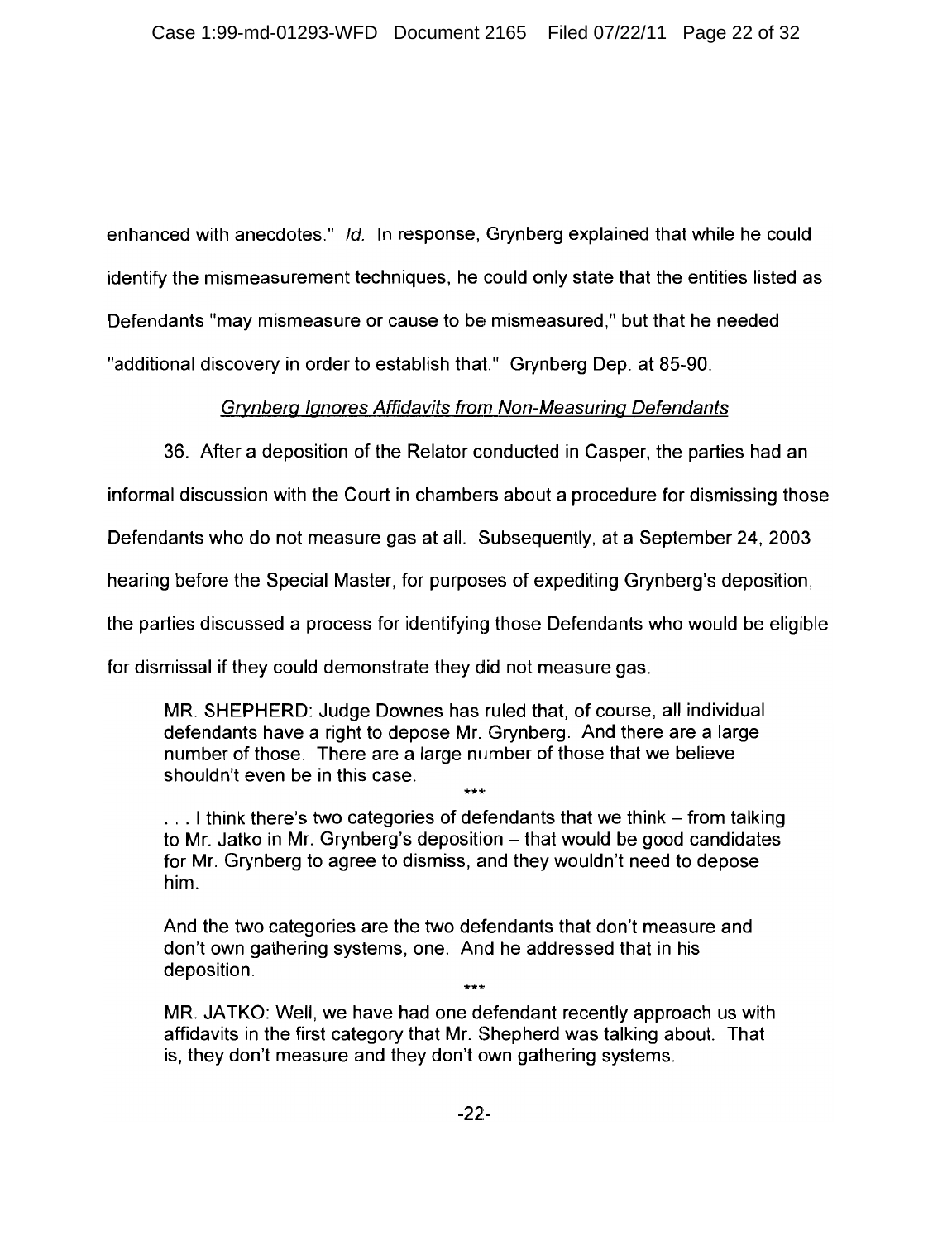**SPECIAL MASTER: Right.** 

MR. JATKO: And we're extremely likely to dismiss that particular defendant. I haven't signed the paperwork they provided... this material was accompanied by affidavits and support. . . . We have had some other conversations . . . with other defendants who say they intend to do the same thing, but we haven't received any material.

SPECIAL MASTER: Okay. So it sounds to me like what you need. Mr. Jatko, is you need a list for Mr. Shepherd of the defendants that he  $-$  he believes fall into category one. . . . you want an affidavit and documentation to support the position that they don't own gathering systems?

MR. JATKO: Right.

Transcript of Hearing Before Special Master at 12:16-14:25 (September 24, 2003)

(omitted dialogue indicated).

37. More than sixty Defendants used the procedure outlined above to provide

Grynberg with evidence and affidavits demonstrating that they did not measure gas.

See, e.g., Letter from Michael Smith to Special Master Bruce Pringle (October 13,

2003) (enclosing affidavits from various Coordinated Defendants that had been

submitted to Grynberg for consideration).

38. In essentially all cases, Grynberg simply ignored the uncontroverted evidence and affidavits in the hope that, notwithstanding all of the evidence to the contrary, he would find evidence to support his allegations in the process of discovery.

39. In many instances, Grynberg justified his refusal to dismiss based on the information contained in Exhibit B. See, e.g., Letter from Jack J. Grynberg to Robert S.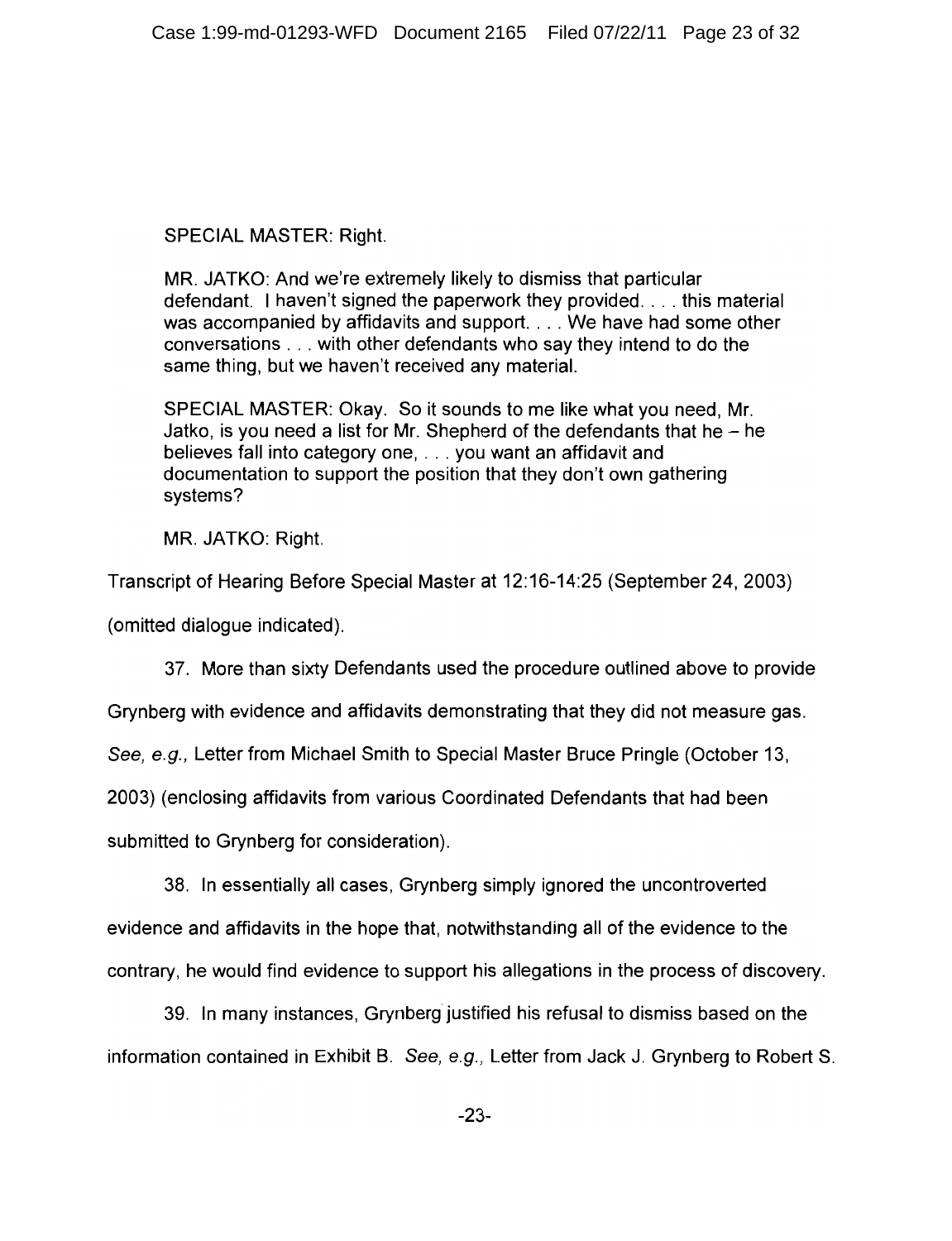Rooth (October 13, 2003); Letter from Jack J. Grynberg to Robin F. Fields (October 14. 2003); Letter from Jack J. Grynberg to Rebecca Hitchcock Noecker (October 13, 2003). As noted above, the Court has concluded that Exhibit B was designed to misrepresent the data Grynberg obtained from the MMS. Grynberg's reliance on an exhibit he knew to be misleading when faced with evidence directly refuting his allegations is particularly galling to this Court.

## **II. CONCLUSIONS OF LAW**

## Attorney's Fees under 31 U.S.C. § 3730(d)(4)

1. The attorney's fees provision of the False Claims Act provides that prevailing

defendants may recover attorney's fees under the following circumstances:

If the Government does not proceed with the action and the person bringing the action conducts the action, the court may award to the defendant its reasonable attorneys' fees and expenses if the defendant prevails in the action and the court finds that the claim of the person bringing the action was clearly frivolous, clearly vexatious, or brought primarily for purposes of harassment.

31 U.S.C. § 3730(d)(4) (emphasis added). This standard is "a difficult standard to meet, to the point that rarely will a case be sufficiently frivolous to justify imposing attorney fees on the plaintiff." U.S. ex rel. Grynberg v. Praxair, Inc., 389 F.3d 1038, 1059 (10th Cir. 2004). In deciding a fee motion under  $\S$  3730(d)(4), this Court is mindful that it must "resist the understandable temptation to engage in post hoc reasoning by concluding that, because a plaintiff did not ultimately prevail, his action must have been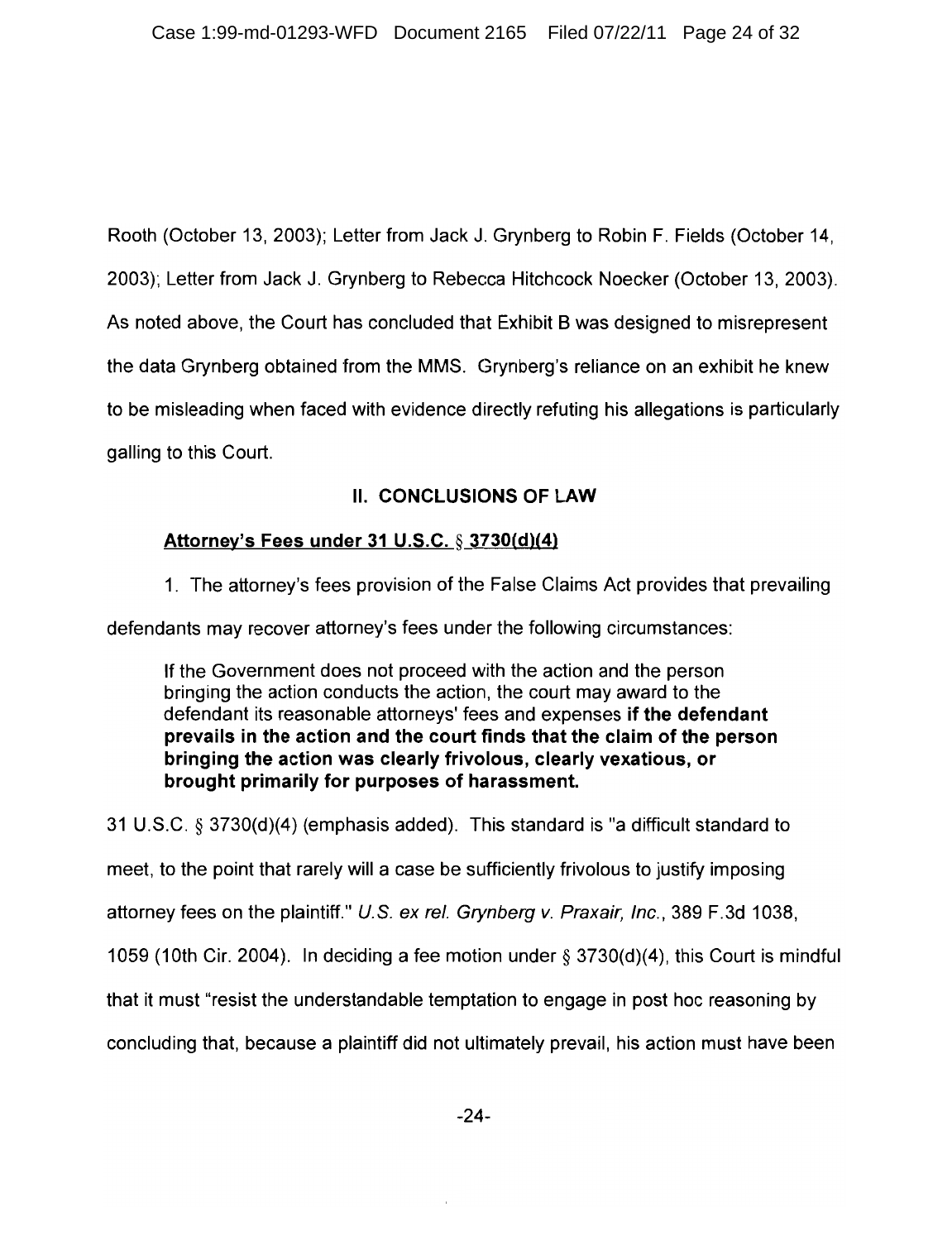unreasonable or without foundation." Christiansburg Garment Co. v. EEOC, 434 U.S. 412, 421-22, 98 S.Ct. 694, 54 L.Ed.2d 648 (1978) (applying fees provision in section 42 U.S.C. § 1988); see Grynberg v. Praxair, Inc., 389 F.3d at 1058, n.22 (noting that a successful defendant "must demonstrate that the plaintiff has misused his statutory privilege and distorted the intent of the legislation" in order to recover attorneys fees).

2. Congress expressly created this provision to protect innocent parties from abusive FCA claims. See S. Rep. No. 99-345, at \*29 (1986), reprinted in 1986 U.S.C.C.A.C. 5266, 5294 ("The Committee added this language in order to create a strong disincentive and send a clear message to those who might consider using the private enforcement provision of this Act for illegitimate purposes. The Committee encourages courts to strictly apply this provision in frivolous or harassment suits as well as any applicable sanctions available under the Federal Rules of Civil Procedure.").

3. Notwithstanding the fact that the Court's dismissal was based on lack of subject matter jurisdiction, Defendants are prevailing parties within the meaning of 31 U.S.C. § 3730(d)(4). Grynberg, 389 F.3d at 1057; U.S. ex rel. Vuyyuru v. Jadhav, 555 F.3d 337, 355 (4th Cir. 2009); U.S. ex rel. J. Cooper & Associates, Inc. v. Bernard Hodes Group, Inc., 422 F.Supp.2d 225, 238 (D.D.C. 2006).

4. In deciding whether to award attorney's fees and expenses under 3730(d)(4), this Court must determine whether Grynberg's suit falls within any of the three enumerated categories: clearly frivolous, clearly vexations, or brought primarily for

 $-25-$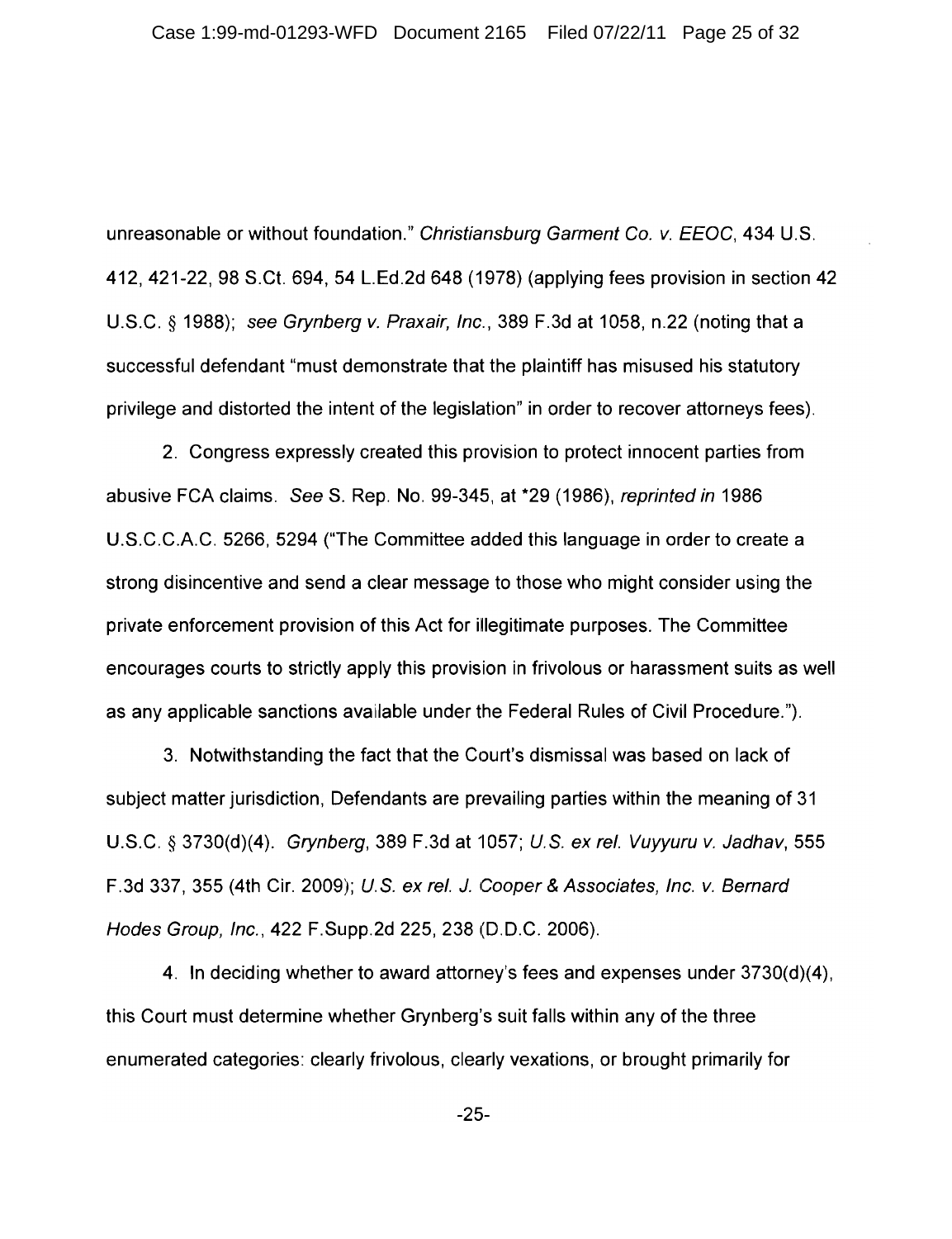purpose of harassment. J. Cooper & Assoc., 422 F. Supp.2d at 237.

5. "The FCA does not define the terms 'clearly frivolous, clearly vexatious, or brought primarily for purposes of harassment,' but the Act's legislative history suggests that the standard of  $\S$  3730(d)(4) is analogous to that used for claims for attorney fees brought under 42 U.S.C. § 1988." Grynberg, 389 F.3d at 1055. Accordingly, when determining whether a plaintiff should be ordered to pay the defendant's attorney fees. this court applies the standard enunciated in Christiansburg Garment Co. v. EEOC. Grynberg, 389 F.3d at 1058. Under this standard:

[t]he plaintiff's action must be meritless in the sense that it is groundless or without foundation. The fact that a plaintiff may ultimately lose his case is not in itself a sufficient justification for the assessment of fees.... [A] plaintiff should not be assessed his opponent's attorney's fees unless a court finds that his claim was frivolous, unreasonable, or groundless, or that the plaintiff continued to litigate after it clearly became so....

Id. (quoting Houston v. Norton, 215 F.3d 1172, 1174 (10th Cir.2000)). Further, in

determining whether the award of attorneys' fees and expenses is appropriate, this

Court must "review the entire course of the litigation." Grynberg v. Praxair, 389 F.3d at

1059.

6. A claim is frivolous "if it is utterly lacking in legal merit and evidentiary

support." J. Cooper & Assoc., 422 F. Supp. 2d at 238; see also U.S. ex rel. Mikes v.

Straus, 274 F.3d 687, 705 ("A claim is frivolous when, viewed objectively, it may be said

to have no reasonable chance of success, and present no valid argument to modify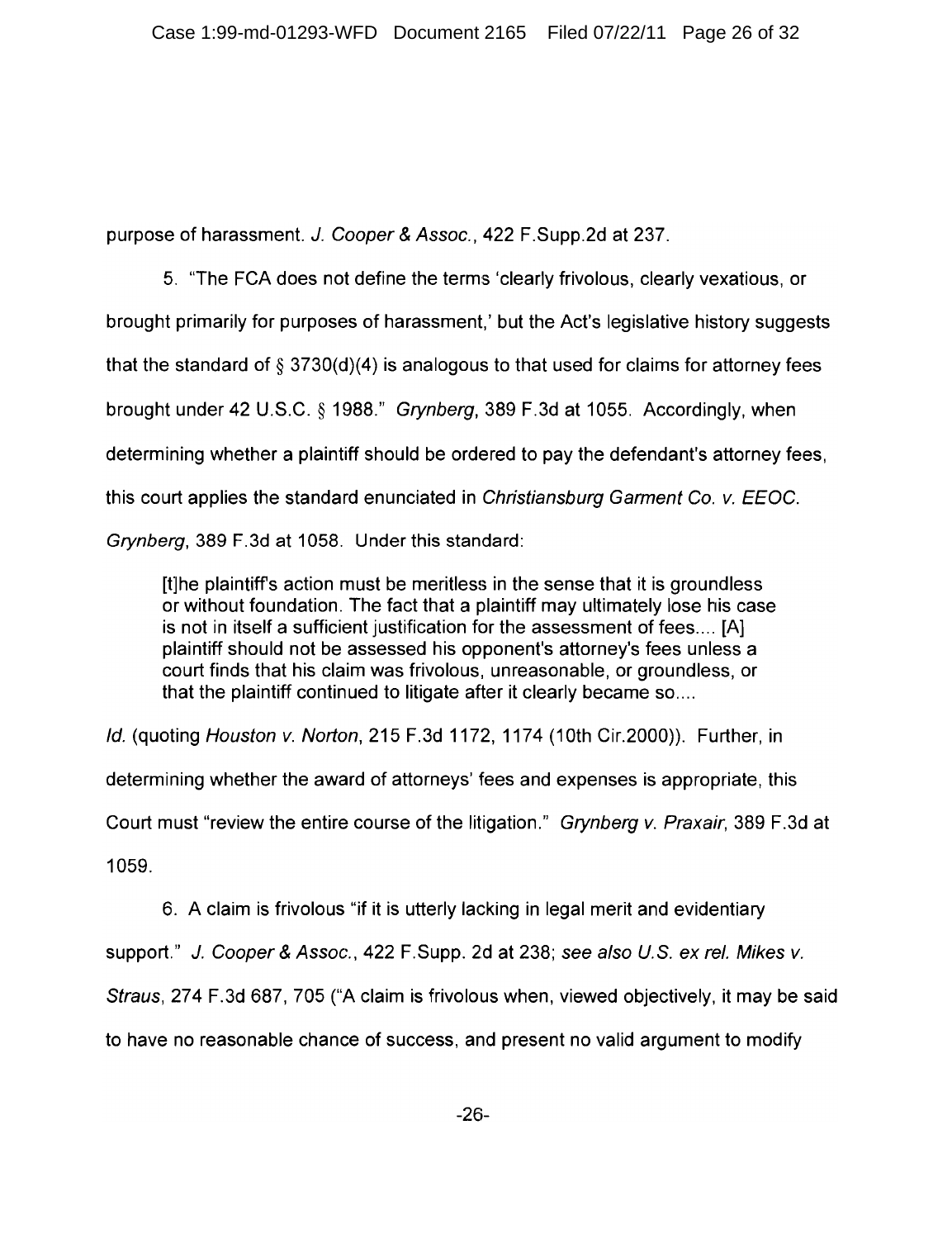present law."). Courts have awarded attorney's fees to prevailing defendants under the FCA when the relator cannot point to any evidence to support his claim. See, e.g., Mikes, 98 F. Supp. 2d at 527 (finding claim frivolous where there was an "utter lack of evidentiary basis" for relator's claim).

7. This Court has already determined that this litigation was clearly frivolous. Although the litigation was dismissed on jurisdictional grounds, the underlying basis for the Court's ruling was that Grynberg had no evidence upon which to claim original source status and to base his claims. See also In re Natural Gas Litigation, 562 F.3d at

1045-47. This Court previously held:

A review of the character of Grynberg's discovery and investigation in this case reveals that most of Grynberg's knowledge was secondhand, public or based on speculation, and that what little he knew about a few practices of a few Defendants was insubstantial when compared to the breadth and scope of the allegations in his Complaint. . . . Grynberg deliberately chose to make sweeping allegations of fraud against nearly the entire industry, based in large part on rank speculation. By employing such odious tactics he now becomes the instrument of his undoing.

Order on Report and Recommendation of Special Master at 40. A suit based on little

more than rank speculation is the very definition of frivolous litigation. See Mikes v.

Straus, 274 F.3d at 705.

8. "Evidence of vexatiousness or an intent to harass on the part of a plaintiff

includes, but is not limited to, actions that deliberately delay the proceedings, attempts

to relitigate a previously decided claim against the same defendant, the raising of new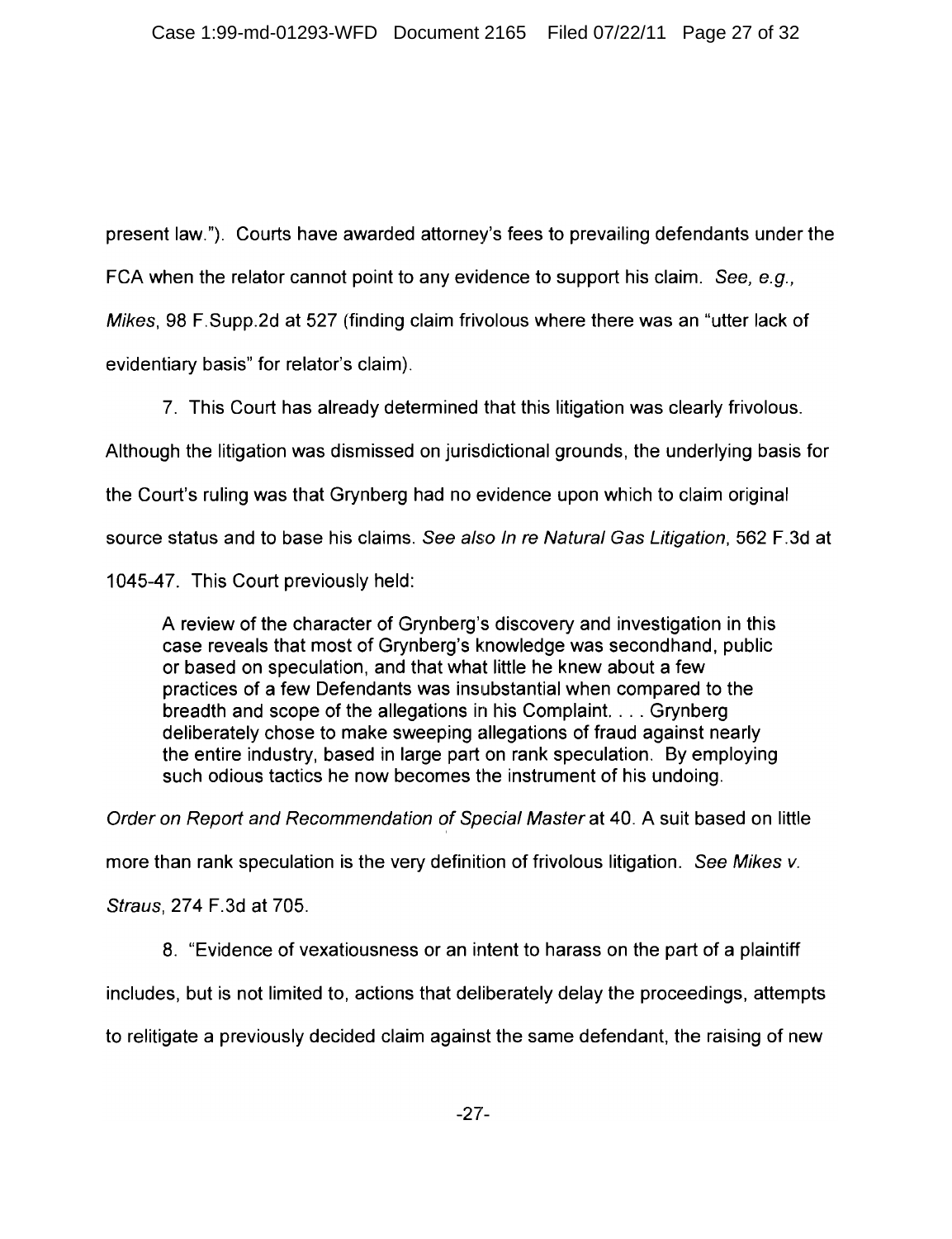allegations in an effort to circumvent the arguments in a defendant's motion to dismiss, and the inclusion of counts for which the available evidence 'defeat[s] any inference of a false claim."" J. Cooper & Assoc., 422 F. Supp. 2d at 238; see also Mikes, 98 F.Supp.2d at 527 (describing case law identifying vexatious or harassing litigation). "The distinction between vexatious conduct and harassment stems from the intentions of the plaintiff. Although the word "harassment" suggests bad faith on the part of the plaintiff, 'the term "vexatious" in no way implies that the plaintiff's subjective bad faith is a necessary prerequisite to a fee award against him." See J. Cooper & Assoc., 422 F.Supp.2d at 238 n. 19 (quoting Christiansburg, 434 U.S. at 421, 98 S.Ct. 694, 54 L.Ed.2d 648 (interpreting 42 U.S.C. § 1988)).

9. The Court finds that Grynberg's claim was clearly vexatious in that he knowingly relied upon inaccurate data to create the false appearance of compliance with Rule 9(b), an obstacle that had proven insurmountable to him in his previous qui *tam* litigation on these very same issues. Further, in this litigation, Grynberg broadened the scope of his allegations from *Grynberg I*, alleging that more than 300 defendants each fraudulently engaged in each of more than twenty types of fraudulent conduct. He did so without having any direct and independent knowledge to support his allegations and without providing the government with information to support the allegations as required under the FCA. Instead, Grynberg simply asserted that each defendant engaged in each type of misconduct to create the false appearance of compliance with

 $-28-$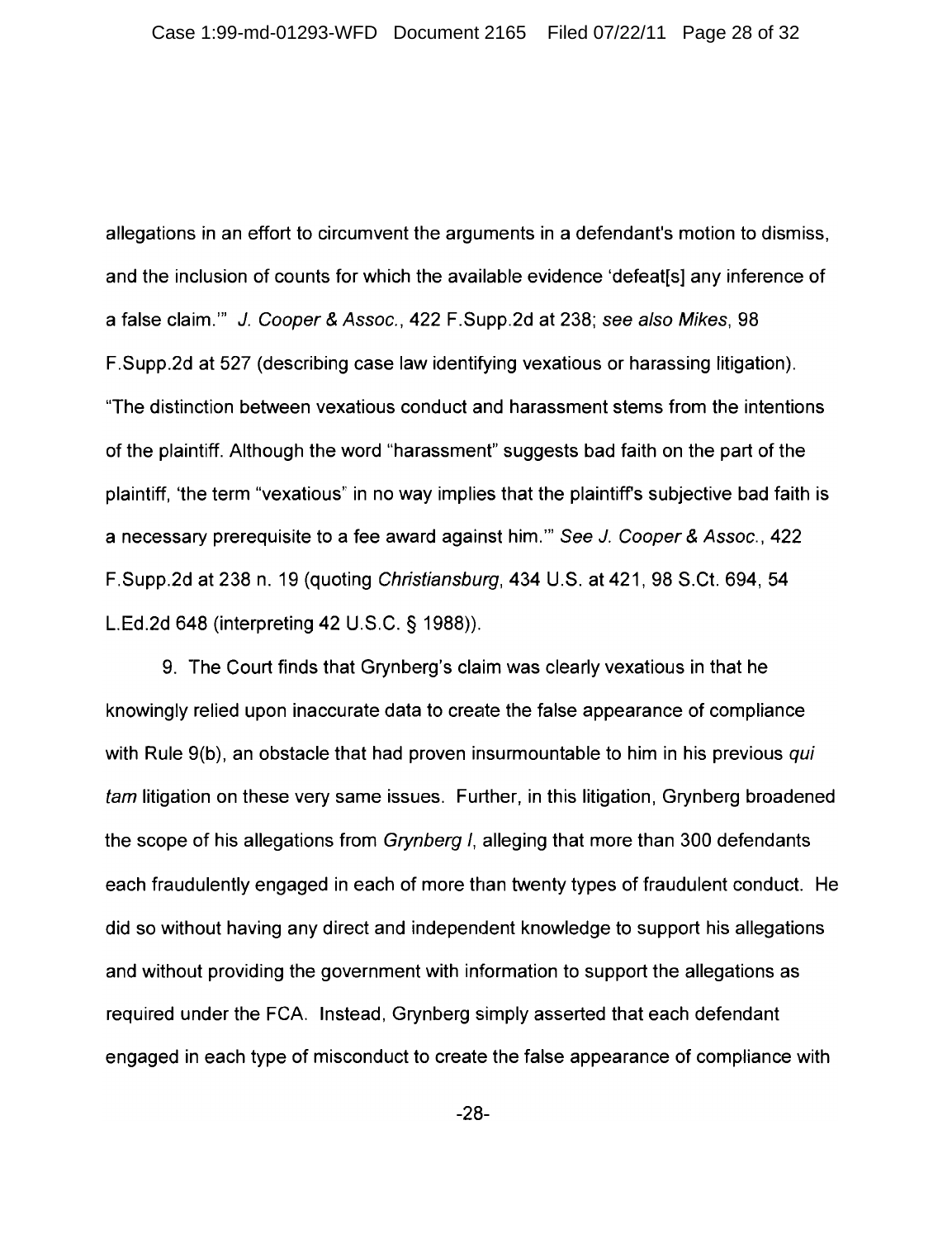Fed. R. Civ. P. 9(b). Finally, Grynberg's claim was vexatious in that he refused to dismiss non-measuring Defendants even after he was confronted with evidence that they played no role in gas measurement for royalty purposes. J. Cooper & Assoc., 422 F.Supp.2d at 239.

10. At oral argument, counsel for Relator urged that an award of sanctions is inappropriate in the context of a dismissal solely based on jurisdictional grounds. Although the Court disagrees with counsel's assertion that there are not other factors this Court could take into consideration with respect to the propriety of a fee award in this case, subsequent case law has made clear that a claim may be "clearly frivolous" within the meaning of  $\S 3730(d)(4)$  where the relator's status as an original source is wholly lacking in evidentiary support. See Vuyyuru, 555 F.3d at 353-356. In Vuyyuru, the Fourth Circuit noted that there was a "glaring lack of evidence" to establish that the relator had "direct and independent knowledge that any Defendant . . . had ever presented or caused to be presented a particular false claim" or that "he had voluntarily provided the government with such information before filing [the] action." Id. at 353. The Court concluded that the relator's "mere suspicion that there must be a false or fraudulent claim lurking around somewhere simply does not carry his burden of proving that he is entitled to original source status." Id. Because the relator had offered "no more than a scintilla of evidence that he had direct and independent knowledge" as to his false claim allegations, the Fourth Circuit upheld the district court's award of

 $-29-$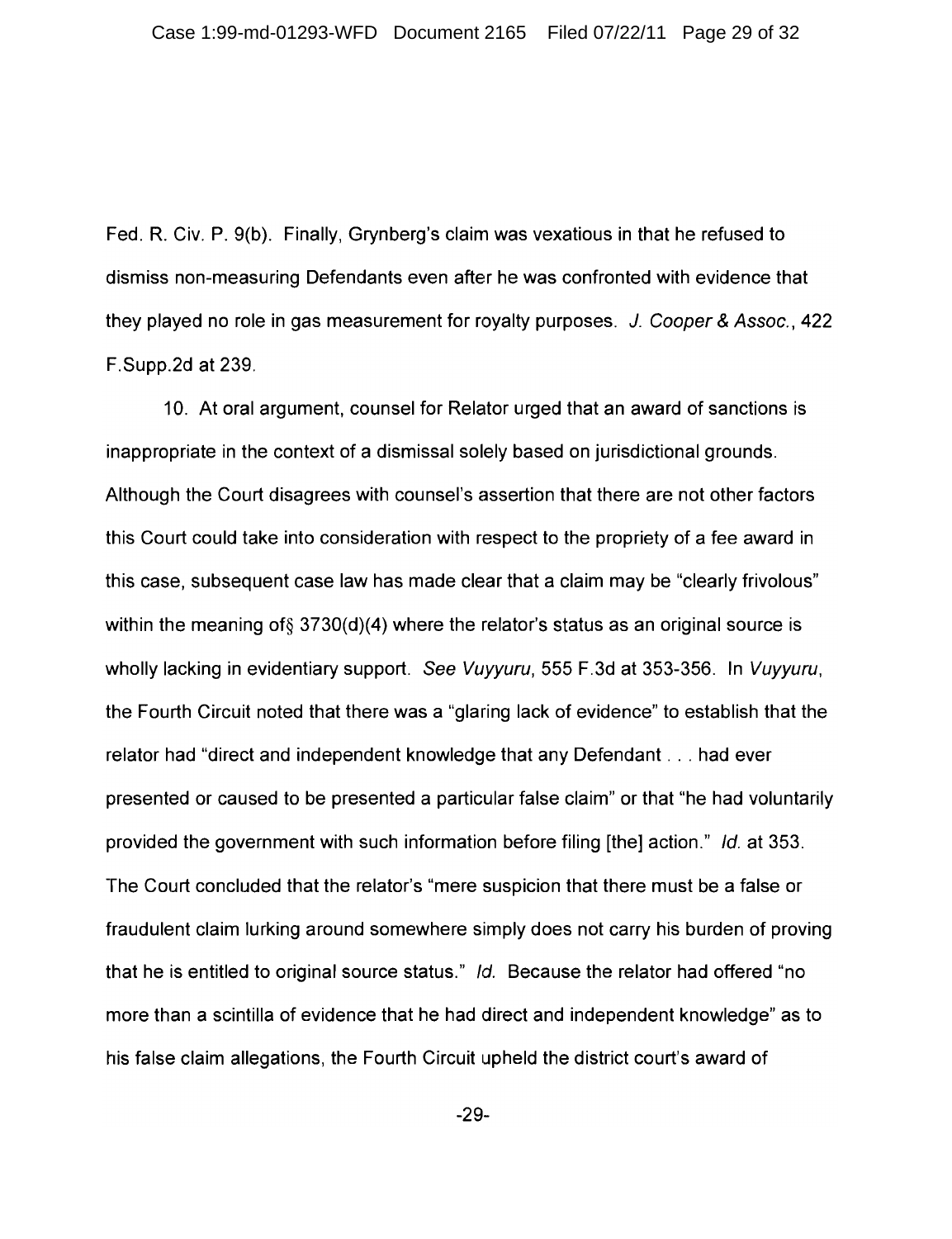attorney's fees under  $\S$  3730(d)(4). Id.

11. "To establish original source status knowledge, a *qui tam* plaintiff must allege specific facts – as opposed to mere conclusions – showing exactly how and when he or she obtained direct and independent knowledge of the fraudulent acts alleged in the complaint and support those allegations with competent proof." In re Natural Gas Litigation, 562 F.3d at 1045 (quoting U.S. ex rel. Hafter v. Spectrum Emergency Care, Inc., 190 F.3d 1156, 1162 (10th Cir. 1999). "Secondhand information, speculation, background information, or collateral research do not satisfy a relator's burden of establishing the requisite knowledge." Id. Given the nature of Grynberg's discovery and investigation, his claim that he was a proper relator under the "original source" exception to the public disclosure bar was "clearly frivolous." See id. at 1045-46 (discussing the absence of evidence in the record to support Grynberg's assertion of "original source" status).

12. In addition to filing their fee motions pursuant to the False Claims Act's attorney's fees provision, many of the defendants also filed motions seeking fees pursuant to Fed. R. Civ. P. 11. Contrary to Relator's assertion, the Court has discerned no authority which holds that pleadings signed, filed and advocated in False Claims Act cases are relieved from the dictates of . . . Rule 11." U.S. ex rel. Sampson v. Crescent City E.M.S., Inc., 1997 WL 570688,  $*1$  (E.D.La. 1997). In fact, several cases under the FCA have applied Rule 11 in the context of FCA claims. See, e.g., Id.; Simpson v. Lear

 $-30-$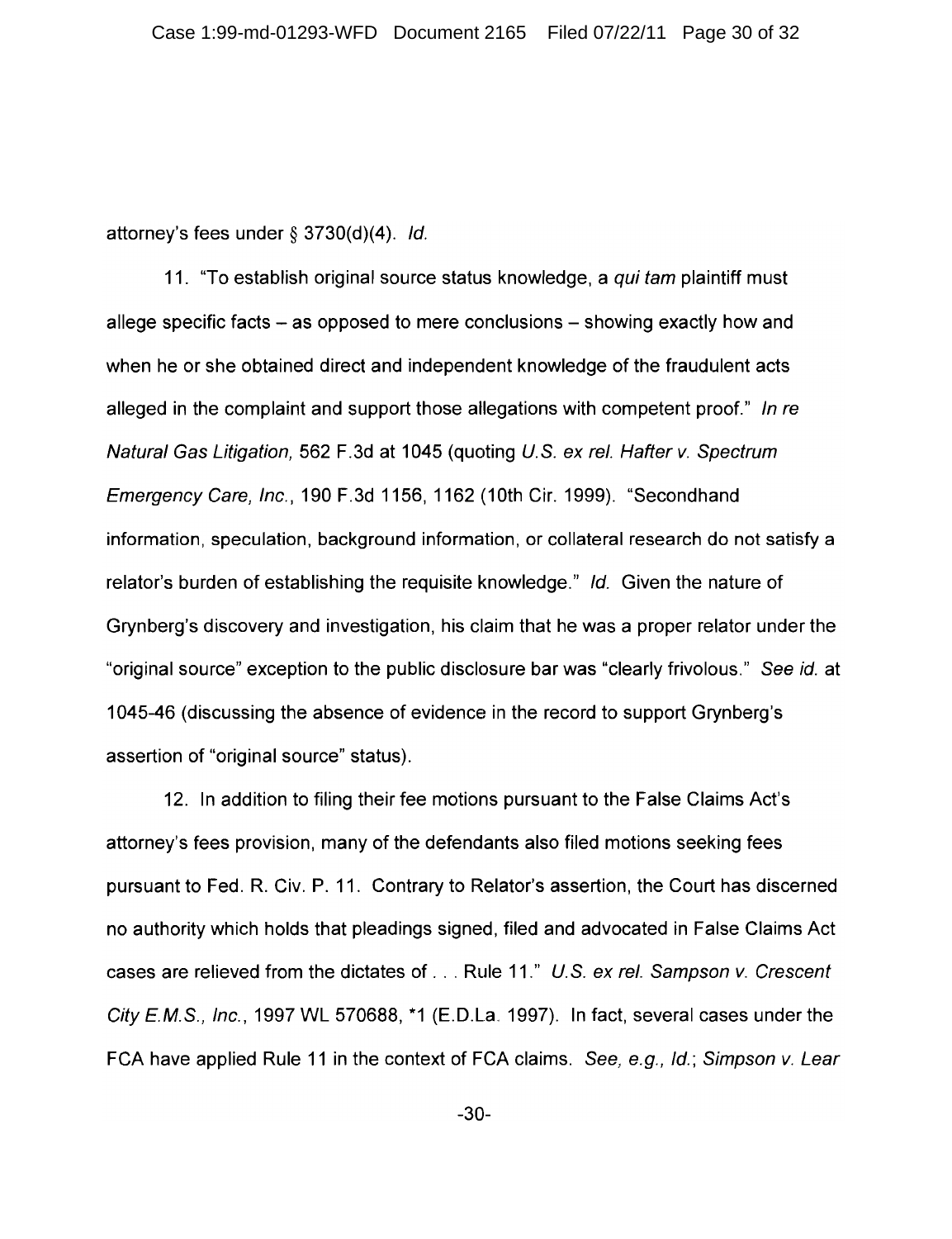Astronics Corp., 77 F.3d 1170, 1177 (9th Cir. 1996) (remanding district court's decision to deny fees under  $\S 3730(d)(4)$  and Rule 11 for development of record to establish reasons for district court decision) U.S. ex rel. Herbert v. Nat'l Academy of Sciences, 1992 WL 247587 (D.D.C. 1992) (granting attorney's fees and expenses under both § 3730(d)(4) and Rule 11); U.S. ex rel. Tomlin v. Royco, Inc., 2010 WL 1727888 (M.D. Tenn. 2010) (denying attorney's fees under  $\S$  3730(d)(4) and Rule 11 but calling it a "close case").

13. The Court's reasons, set forth above, could also serve as a basis for awarding attorney's fees under Fed. R. Civ. P. 11. However, because the Court has already awarded attorney's fees under 31 U.S.C.  $\S$  3730(d)(4), the Court need not reach this issue. Further, to the extent that Defendants' Rule 11 motions requested a finding that dismissal was also warranted as a sanction in this matter, the Court notes that this Court's dismissal of Relator's claims based on the public disclosure/original source jurisdictional bar has already been affirmed by the Tenth Circuit. Accordingly, there is no need to address the availability of dismissal as a sanction in this matter. The Court similarly declines to address whether the Court's inherent powers could serve as an independent or supplementary basis for the imposition of fees in this case.

14. The Court remains convinced that Grynberg made the sweeping allegations of fraud contained in these complaints based on little more than rank speculation. Grynberg's lawsuit and his claims of "direct and independent knowledge" qualifying him

 $-31-$